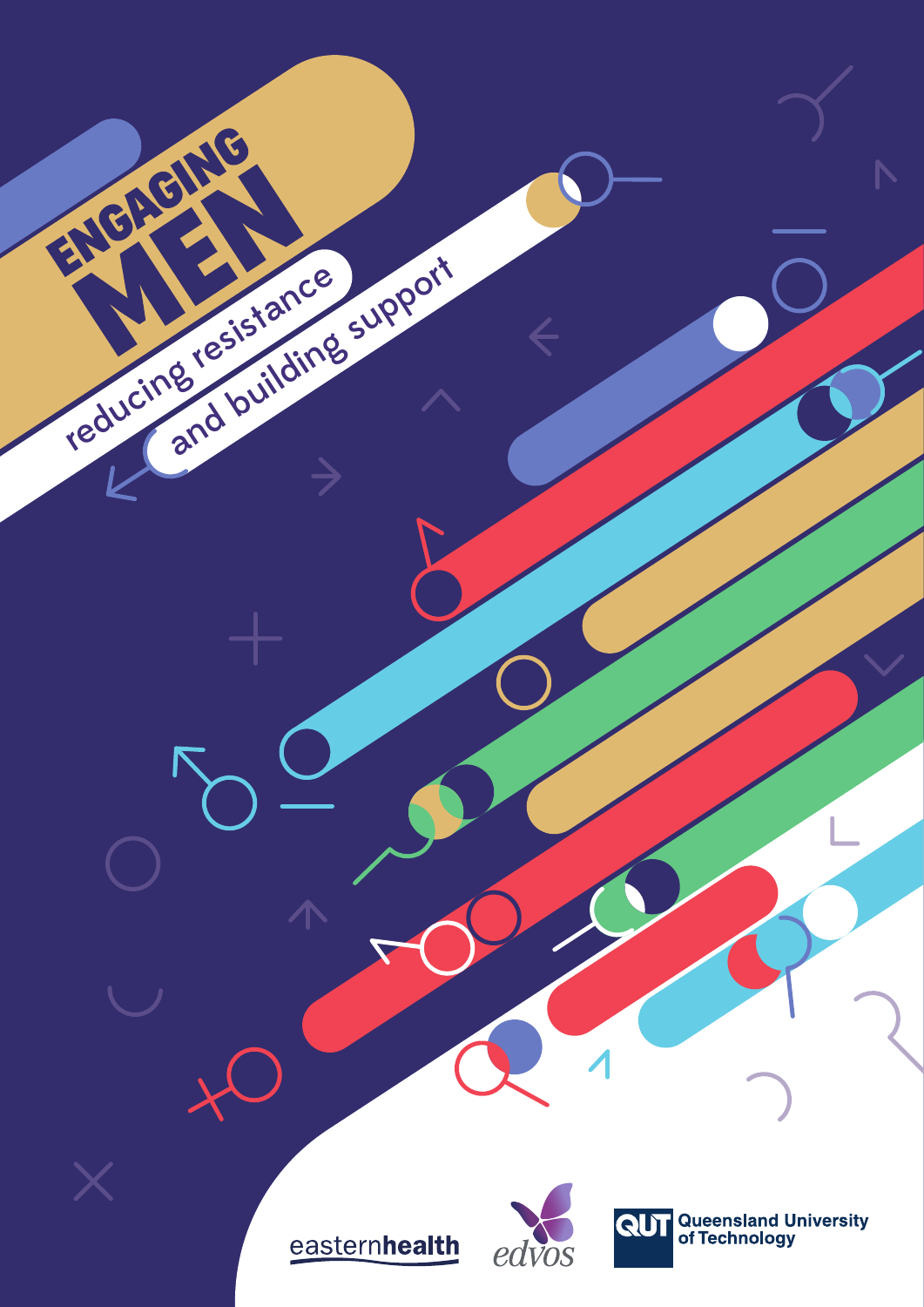#### Authors

Michael Flood, Josette O'Donnell, Benjamin Brewin, and Brianna Myors

### Acknowledgement

Thank you to Eastern Health, Eastern Domestic Violence Service (EDVOS), and the Queensland University of Technology (QUT) for supporting the development of this resource, to the practitioners who provided their stories for inclusion in this guide, and to the two reviewers who provided constructive feedback on an earlier draft of this guide. Responsibility for the guide's content rests with the authors.

#### Suggested citation

Flood, M., O'Donnell, J., Brewin, B., and Myors, B. (2021). Engaging Men: Reducing Resistance and Building Support. Melbourne: Eastern Health, Eastern Domestic Violence Service (EDVOS), and Queensland University of Technology (QUT).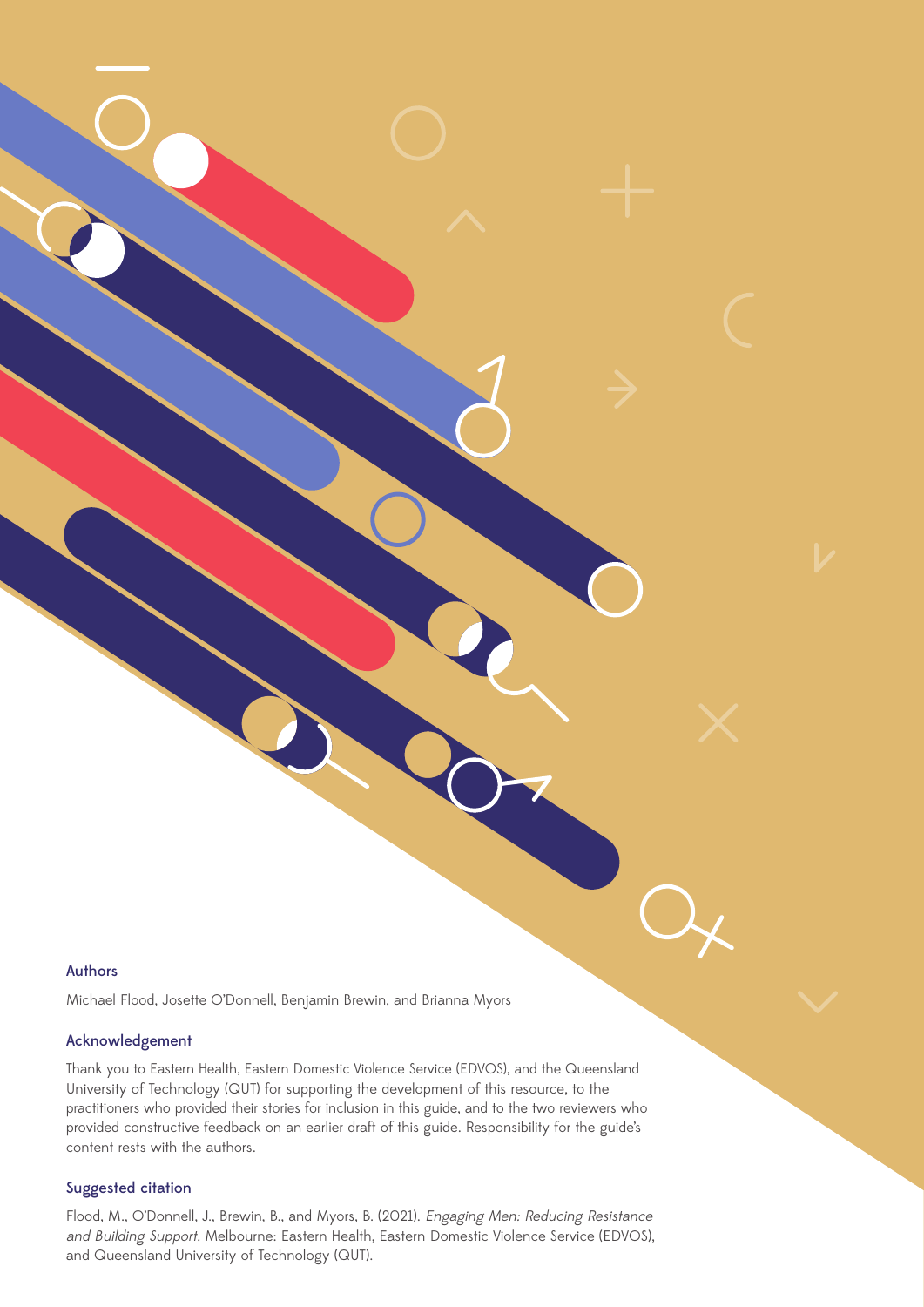



**1** Introduction **Introduction** page <sup>1</sup>

> Working with men page <sup>2</sup>

Preventing and reducing resistance page <sup>12</sup>

**2** Working with men **6** 

Self-care: Taking care of yourself and each other page 19

3 Facing resistance page 3

Facing resistance

Final thoughts page <sup>21</sup>

Everyday resistance:<br>
What it looks like and<br>
where it comes from Everyday resistance: What it looks like and where it comes from

page 5



References

page 23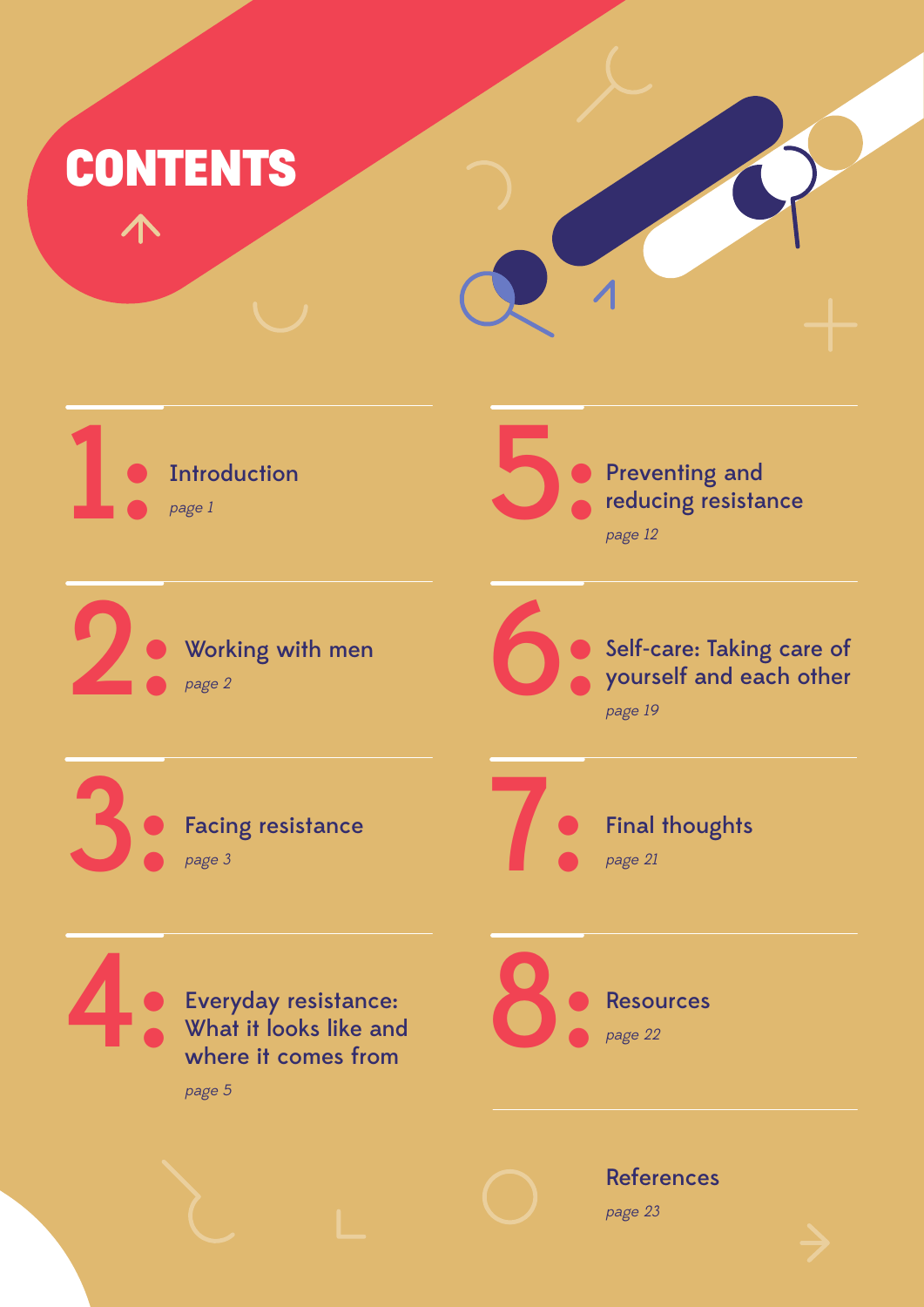## 1: INTRODUCTION

Resistance and backlash are an inevitable part of the work of reducing men's violence against women and building gender equality. While our efforts often receive support and make change, they also often meet resistance. People push back, whether because change is threatening, they have a socialised investment in ignoring or defending the problem, or they are simply expressing sexist and violence-supportive social norms.

How can we reduce and prevent resistance and backlash, particularly in engaging men? This guide provides practical strategies for practitioners, advocates, and educators.

The guide identifies tools and tips at four levels:



The guide begins by outlining what it means to work with men, emphasising a spirit of compassionate support for change. It notes that facing resistance can be personally challenging, even traumatising. It outlines key features of resistance, the typical forms it takes, and its sources. The guide then explores the strategies that practitioners and advocates can use to prevent, reduce, and respond to resistance. Practitioners' stories are used to illustrate both the challenges and the successes of working with resistance.

This guide builds on earlier work examining resistance and backlash (1-3). The guide extends this by providing a very practical account of how practitioners and advocates can reduce and prevent resistance in our work.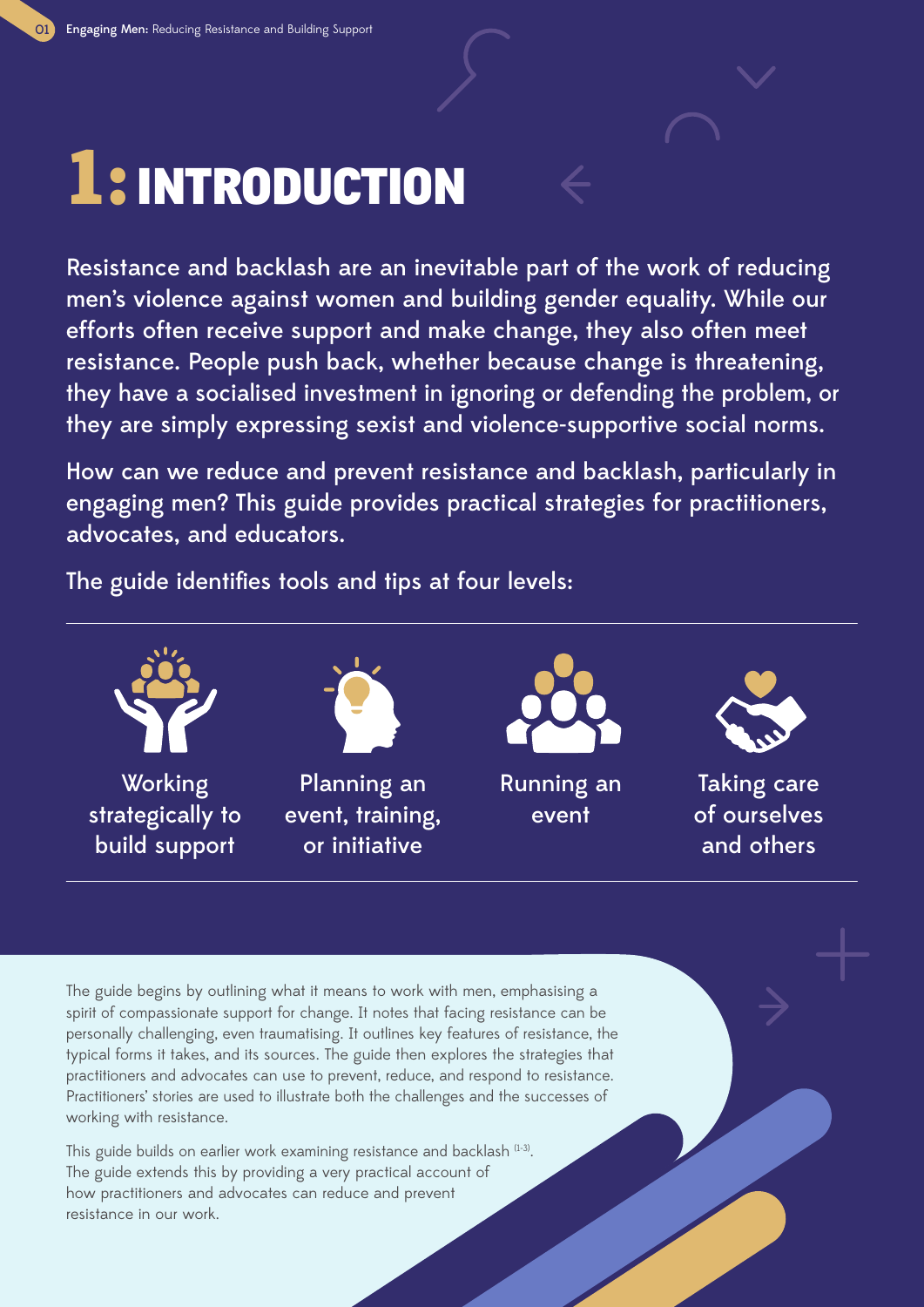# 2: WORKING WITH MEN

Engaging with men and boys is fundamental to preventing violence against women. Despite a rich history of academic and public advocacy, the practice of engaging with men and boys for violence prevention has only recently gained significant momentum in Australia. Men are no longer being engaged solely as perpetrators of violence but as partners for the prevention of violence against women (4).

As a result there has been a significant increase in the number of new approaches employed to engage with men in the prevention of violence. There is a growing appetite to work with men within their respective communities for violence prevention in order to leverage and access the spheres of power that men are engaged with that have been produced through patriarchy.

If prevention efforts more effectively engage with men, our programs and initiatives will achieve more effective mobilisation that will lead to greater community and attitudinal change.

## **A spectrum of strategies**

Work engaging men in violence prevention is continuing to grow and there has been an increase in attention given to and the evidence on 'how' we engage men and 'what' we can do <sup>(5-8)</sup>.

A broad spectrum of interventions can be implemented to engage with men and boys, including:





men and gender

Just as important as the 'what' is 'how' this work should be done. Recent publications have outlined a range of guiding principles and promising practices for engaging with men (5, 9-11).

Best practice is oriented towards transforming gender inequalities, has an intersectional lens, and works in partnership with women's and feminist organisations (11).

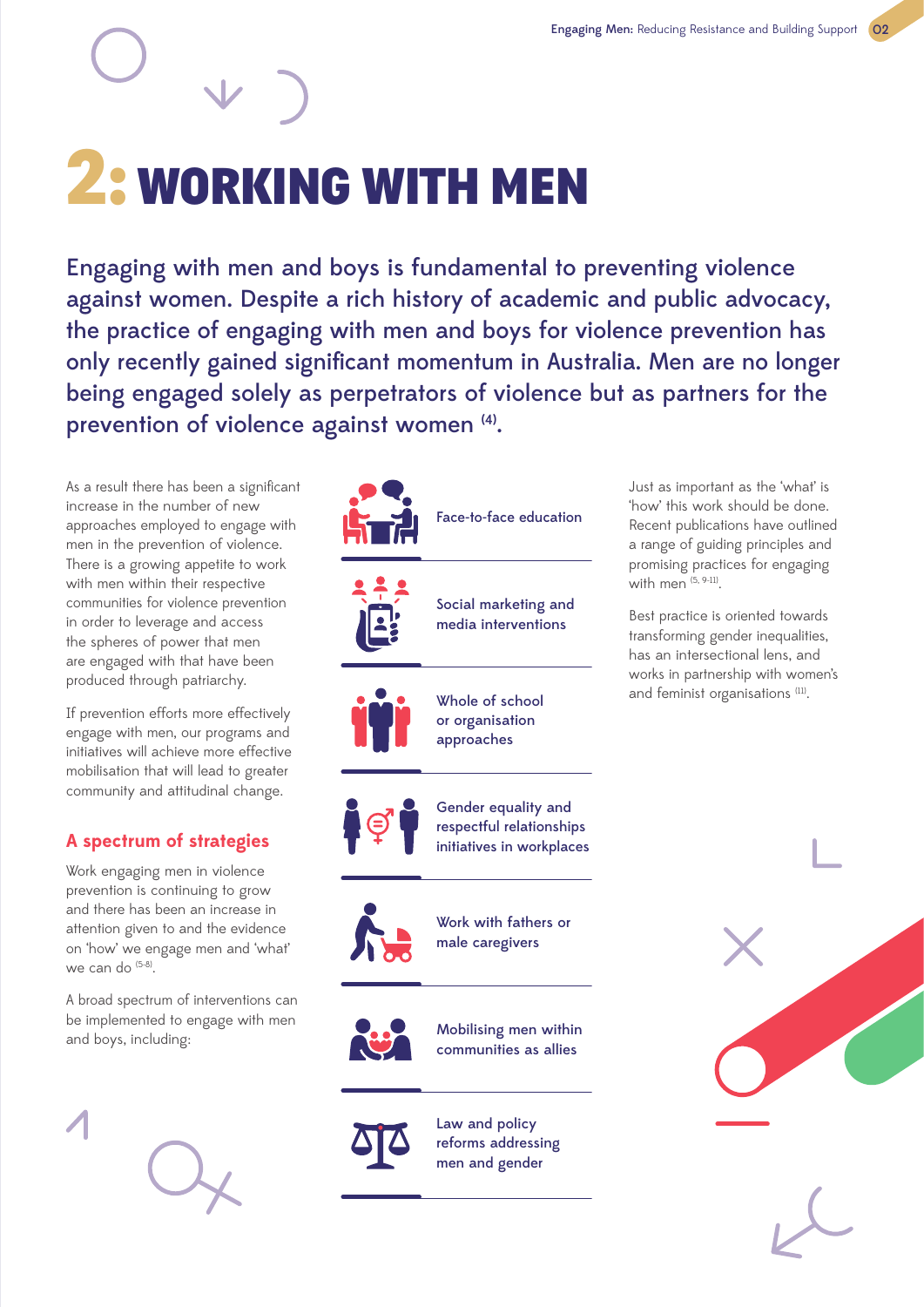## **Building relationships with men**

One of the common pieces of advice in the 'engaging men' literature is to 'meet men where they are', being responsive to their experiences and situations, while also encouraging personal and collective change (5). We must recognise that men in the room may have witnessed or suffered violence. They may have encountered violence prevention campaigns before, for better or worse. And they may have experienced discrimination or injustice.

It is harder to engage men than women in the prevention of violence against women. Men typically have poorer understandings of domestic and sexual violence than women. They are more likely to define these narrowly, excuse the perpetrator, and blame the victim (12).

Many men agree to some extent with sexist and violence-supportive norms, overestimate other men's violencesupportive attitudes, and some have negative understandings of feminism and violence prevention (5).

So our work with men must be informed by a realistic assessment of the barriers to male engagement. At the same time, it is vital that we start from a strengths-based approach that encourages the possibility that men can be allies in this work for change (Cohen, 2005). Our work should be guided by a fundamental hope and compassion for men.

As educators we can never presume to have a full or complete understanding about our participants' journeys. Some men in the room may have grown up with violence by adults or others in their families. Some may have come to accept the experience of violence as normal, given that violence, overwhelmingly by other males, is part of the life histories of large numbers of Australian men<sup>(13)</sup>.

## MY FATHER WAS THE MOST BRUTAL MAN I HAVE EVER KNOWN

We had decided to open our project launch with a speech from a man whose sister had been subject to extreme violence by her ex-partner. He gave an impassioned speech to 20 leaders from the sporting community in the room. At the end of the evening, an elderly man approached me. He was heavy set and walked with a swagger, enveloping the space around him.

He said, "You know, I know what he is talking about, this violence in men. My father was the most brutal man I have ever known. When I was nine, he smashed a brick into my head for not helping him out properly."

It was a shock to have this story shared with me so briefly and quickly on the way out after the launch. I responded with empathy about how awful that must have been, the violence in that generation. I thought to offer some further support, referral for counselling perhaps. However, before I got to say another word he shook my hand and left.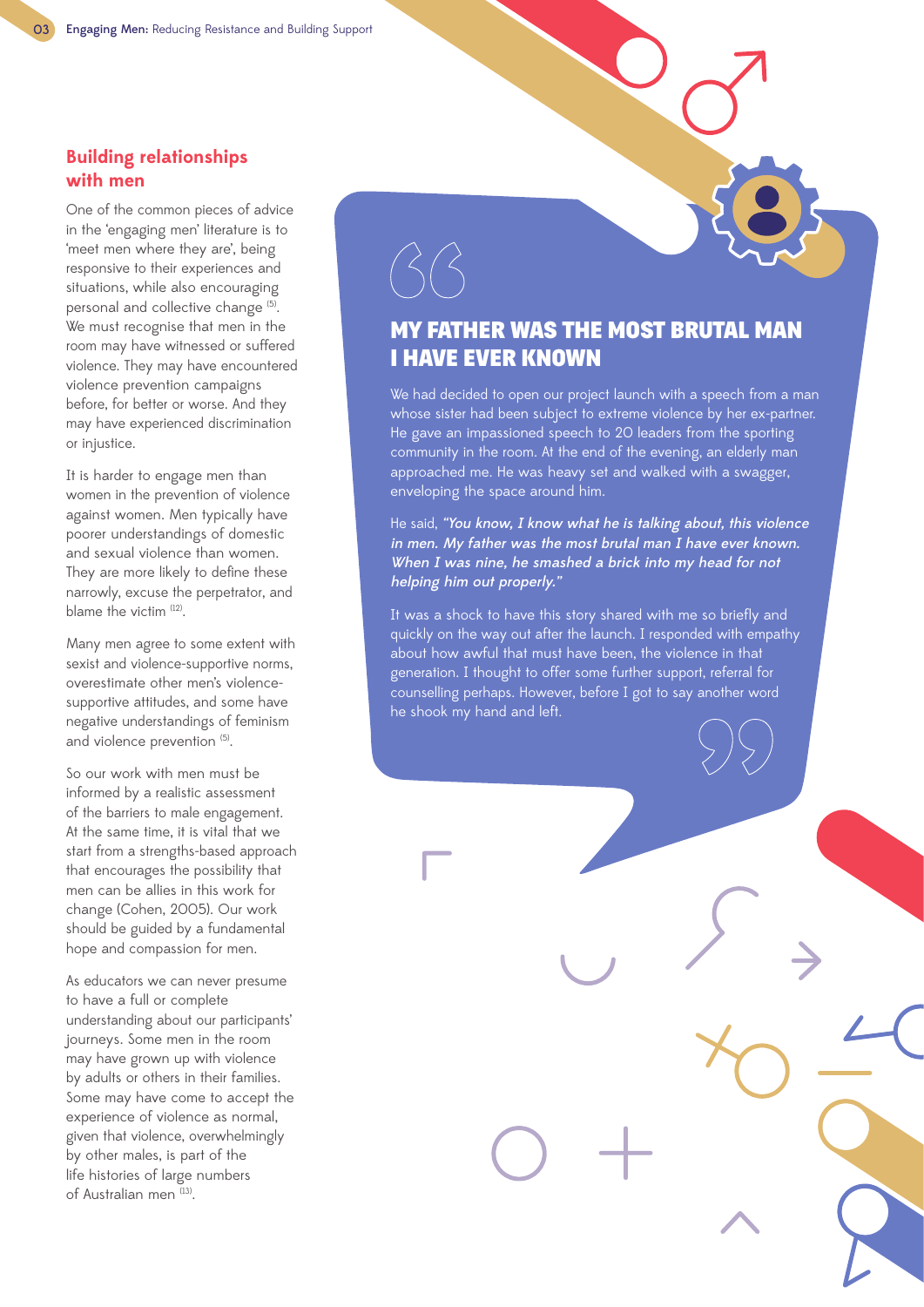Men in the room may have encountered other violence prevention efforts, whether communication campaigns like the "Respect Women – Call it out" public transport initiative or widespread social movements such as #MeToo. They may have taken on new knowledge or greater sympathies to the issue in response, or they may feel blamed and defensive (5, 14, 15).

In any group or community, there may be men (and women) who have been subject to multiple forms of discrimination or injustice, based on social class, ethnicity, sexuality, political preference, or familial or institutional abuse. It can be difficult to promote preventing violence against women to participants that have also experienced many injustices. An intersectional approach is vital, based on recognition of the intersecting forms of injustice and privilege that shape men's lives (5).

It can be useful to position oneself in this complexity, using a strengths based framework where we commit to working with everyone in the community, for our common right to safety and equality. Adopting a strengths based approach as well as a human rights approach (16) enables us to articulate that our work is for the benefit of everyone.

Pro-social norms that support everyone's equality and safety can be encouraged. Actively and consciously positioning men as allies in this way allows us to think beyond the "us and them" lens which can often be unintentionally created by datafocused presentations that deliver statistics only on the harm experienced by women and perpetrated by men (as though we are saying "this should convince you!").

Creating and building inclusion and respect in an education environment is vital to demonstrating the kind of culture we would like men, women and people of any gender to be able to feel comfortable in.

Supporting and enabling men as allies is also aided by an understanding of the complex environments in which men navigate their masculinity. First, on any given day, men may enact gender differently in different contexts. They may behave differently with their peers, online, at work, and with their families. That is in part because the gender norms in each context vary, shaped by institutional structures and norms, giving men different expectations and different resources to draw on demonstrating masculinity in each setting  $(17, 18)$ .

When we work with men we are inviting them to become participants in challenging social norms, to which they may not subscribe in all circumstances, e.g. "I would never say that in front of my manager at work but what does it matter if I let it go when I hear my mates say it?"

Challenging sexist peer cultures can be difficult for men because they may suffer, or be concerned about, loss of social status among male peers, intensified policing or questioning of their gender and sexualities, and criticism and mockery <sup>(19)</sup>. They may also fear being judged for past choices they have made that do not show alignment with a new set of values prescribing respect and gender equality.

Practitioners can afford to offer a degree of understanding towards men in this circumstance. We need to urgently listen to and develop material and techniques that can enable men to more deeply and comfortably challenge sexist or misogynistic behaviours in everyday life.

To support this transition, practitioners must hold and emanate a deeply held belief within themselves that this transition is possible.

Practitioners also can strive to build men's skills in living in different, gender-equitable ways, and to encourage the friendship, social networks and communities that will support and sustain these (5).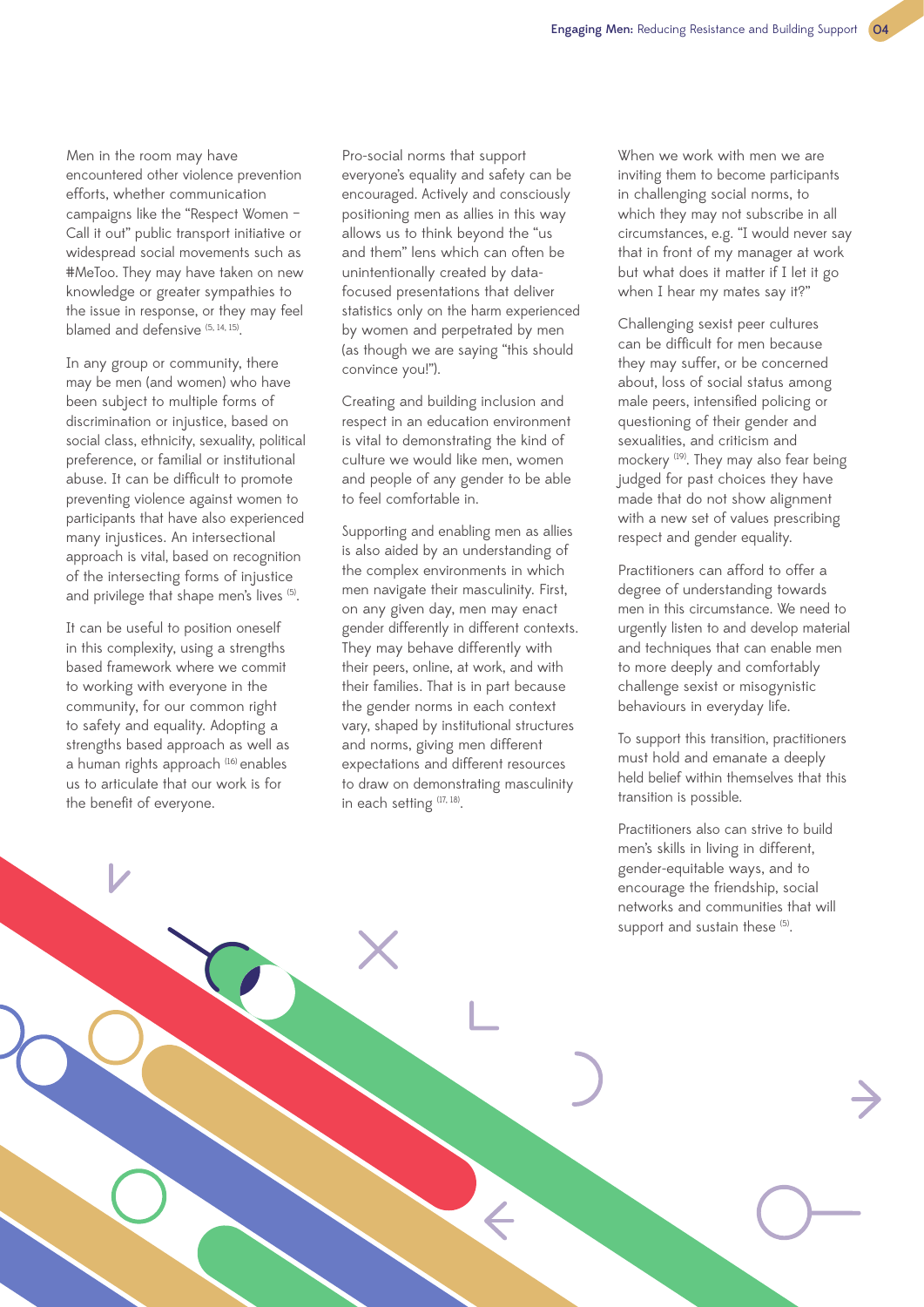## 3: FACING RESISTANCE

What does it mean personally for practitioners to face resistance and backlash? This section explores the experience of facing resistance. The final section of the guide comes back to the personal, in exploring strategies for taking care of ourselves and each other.

It is important for practitioners to reflect on their own positions, concerns, and fears. Practitioners can undertake an internal check regarding their confidence to deliver work that engages with men and gain a sense of their own ability to respond calmly and professionally in the face of resistance, aggression or backlash.

Practitioners can use the case studies in this guide to imagine their own responses, reflecting on the following questions:

- How would you feel if you were in the same situation? What would your first reaction be? What do you think the best way to respond is?
- What would give you confidence to respond effectively to this situation? Could you manage it through dialogue and facilitation, or would you need further support?
- What situations might make you feel uncomfortable and might you need support with?



## NO ONE MAKES A HOME THE WAY A WOMAN DOES

Our Health Promotion team has been exploring and piloting different ways to engage men, using participatory based approaches in our local community. A men's network had been established, as a safe place for men to practice genuine and authentic relatedness, focus on wellbeing, and build gender equality and respect. I attended one of the network meetings, focused on respectful relationships with women, after it had been meeting for almost 12 months.

Right at the end of the session among the 25 or so men, an influential older man said, "Well this all well and good but we know the fact of the matter is, no one makes a home the way a woman does." There seemed to be general agreement with this in the room, and the two male presenters struggled with how to respond. There was more discussion in the room emphasising that men and women are fundamentally different and therefore, fit for fundamentally different purposes. I felt it would be negligent of me not to say anything.

I stood up and talked about my experience. I introduced myself again and where I am situated in the community. I said something like, "While I agree that there may be wonderful things we have noted about the contribution that women or men have made to our lives, for example, like your wife or partner creating a sense of homeliness in your house, stereotyping women also has negative consequences."

In a group centered on authentic sharing, I felt that I needed to be highly authentic myself and use the power of story in order for the audience to truly listen. I talked about how as a young girl I first was criticised for my body. I recalled the first time I was treated as truly an object. I shared how even though my parents taught me that I could do whatever I wanted, follow whatever career path I wanted, this didn't change how I was treated out in the world. I described the first time I experienced abusive behaviours in my first relationships. I tried to connect the dots for the group: using the commonness of my own lived experience as a girl and young woman to explain how constraining women or men to a stereotype is dangerous and a way of reducing women.

My sharing in this way seemed to create a real turning point in the room. A lot of the men fell silent, and later the presenters thanked me. Afterwards two men from the community did come up to me. One particularly elderly gentlemen thanked for me for sharing my story, and the other shared his story about the abuse that his sister had experienced. I felt that I was representing many other women's experiences and it was an important learning opportunity – both to challenge the prevalent view that was appearing and also to invite the men in the room to think more deeply about their own behaviour and how they may have treated women in their relationships.

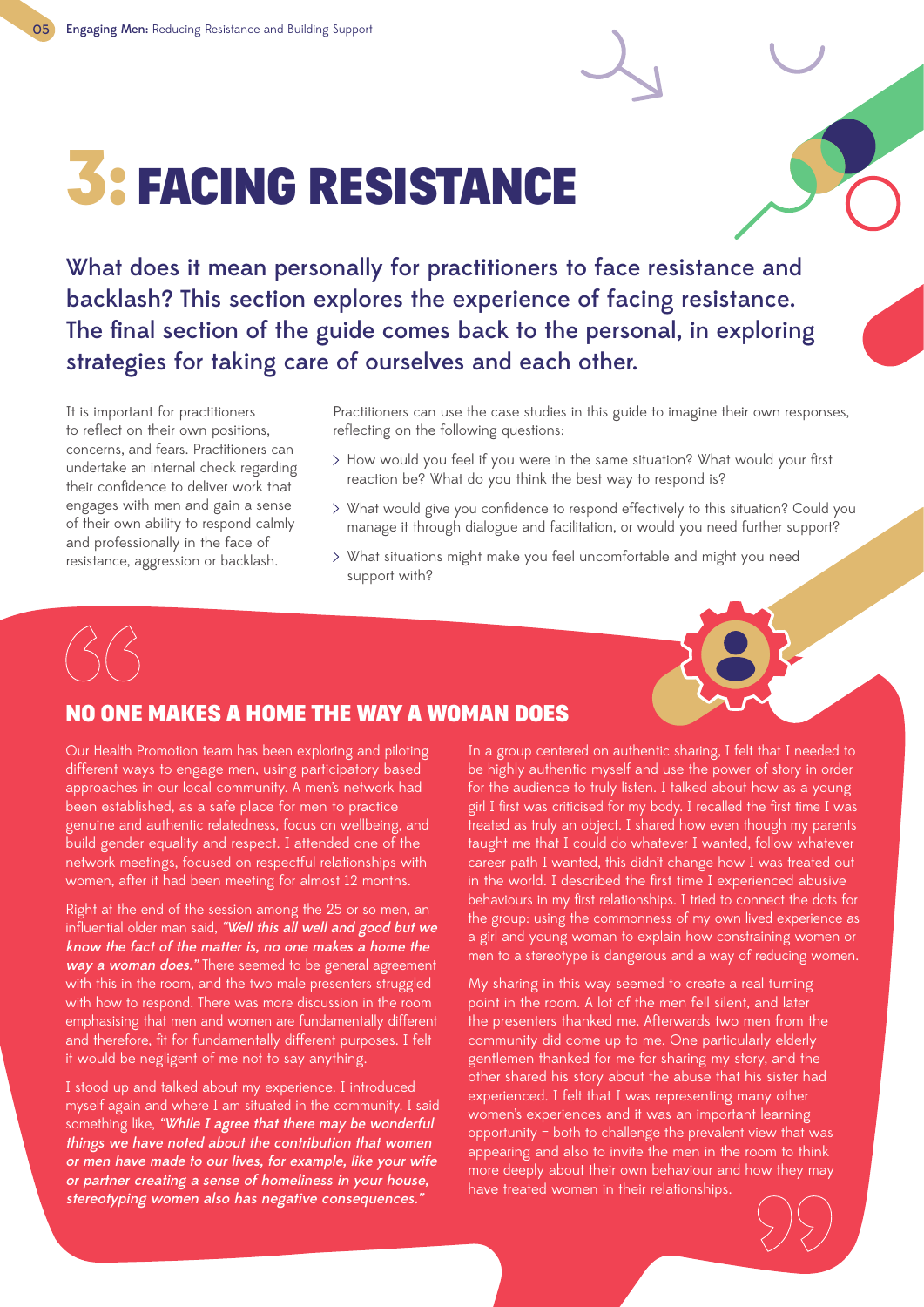How we respond to resistance or backlash from people may be coloured by our past experiences of conflict or abuse. Many practitioners are drawn to work in the field of preventing violence against women because they themselves have experienced violence or discrimination, whether as children or adults.

Understandably, women practitioners may have realistic concerns about violence from the men they work with. In working with men, practitioners may be triggered at unconscious levels or reminded of previous experiences of discrimination or violence. Whilst lived experience can be a rich form of understanding, it can also limit practitioners' perspectives.

Work with men and boys takes place in the context of systemic gender inequalities. With sexism and patriarchal gender roles still in full force in Australia, this work can be confronting and challenging for some practitioners, particularly when working with male-dominated settings or contexts. Many prevention practitioners have felt disempowered when the loudest person, often a male, in the room overshadows them.

Some have shared that they avoid working in particular settings out of fear that their work will not be believed or valued. Some practitioners may know of men in their personal or professional networks who vocalise violence-supportive attitudes and behaviours, which is unsurprising given the prevalence of these attitudes in Australia.

Practitioners have shared stories of men who have publicly minimised people's experience of violence or disclosed using violence to gain power and control over another person.

Although not every prevention practitioner will experience these situations, it is something they need to be prepared to respond to. Health promotion practitioners will greatly benefit from a planned and supported approach to build their own resilience when designing and implementing strategies that engage with men.

Women practitioners may struggle to respond to resistance because of gender socialisation. Feminine gender stereotypes encourage women to be kind, gentle, nice, polite and deferential (20), rather than to be assertive, articulate, and challenging.

To respond assertively to resistance, then, women must overcome their own socialisation, although they already have done this to some extent as prevention advocates. They may also face greater social stigma than men acting in equally assertive ways, with greater risks to their social standing.

Exposure to resistance on a regular basis can have a significant impact on a practitioner's overall wellbeing. Exposure may increase workers' risks of burnout, a state of emotional, physical and mental exhaustion (21).

Practitioners also may suffer vicarious trauma, showing symptoms as a result of exposure to other people's traumatic events and experiences<sup>(21)</sup>. Mitigation strategies are often in place for direct service staff working with victim survivors or perpetrators of violence, but rarer among prevention practitioners.

Throughout this guide, you will hear stories from practitioners who have shared the impact this work has had on them, both physically and mentally. Whilst reading the stories, think about the support you would need if you were in the same situation. What mitigation strategies could you put in place to prevent burnout or vicarious trauma?

Tackling entrenched inequality is hard work and requires long-term effort. Although resistance can be a sign that your work is gaining traction<sup>(1)</sup>, it is still challenging. When the work becomes overbearing and it feels like the wall of resistance you are facing is too high, it is okay to take a step back and regroup.

Practising self-care is an important part of this work, as this guide discusses later. We urge practitioners to not be fearful in working in spaces where resistance may occur. Instead, take the time to enlist support and learn from other prevention practitioners, reflect on your current skill set, and find ways to build your confidence in responding to backlash and resistance.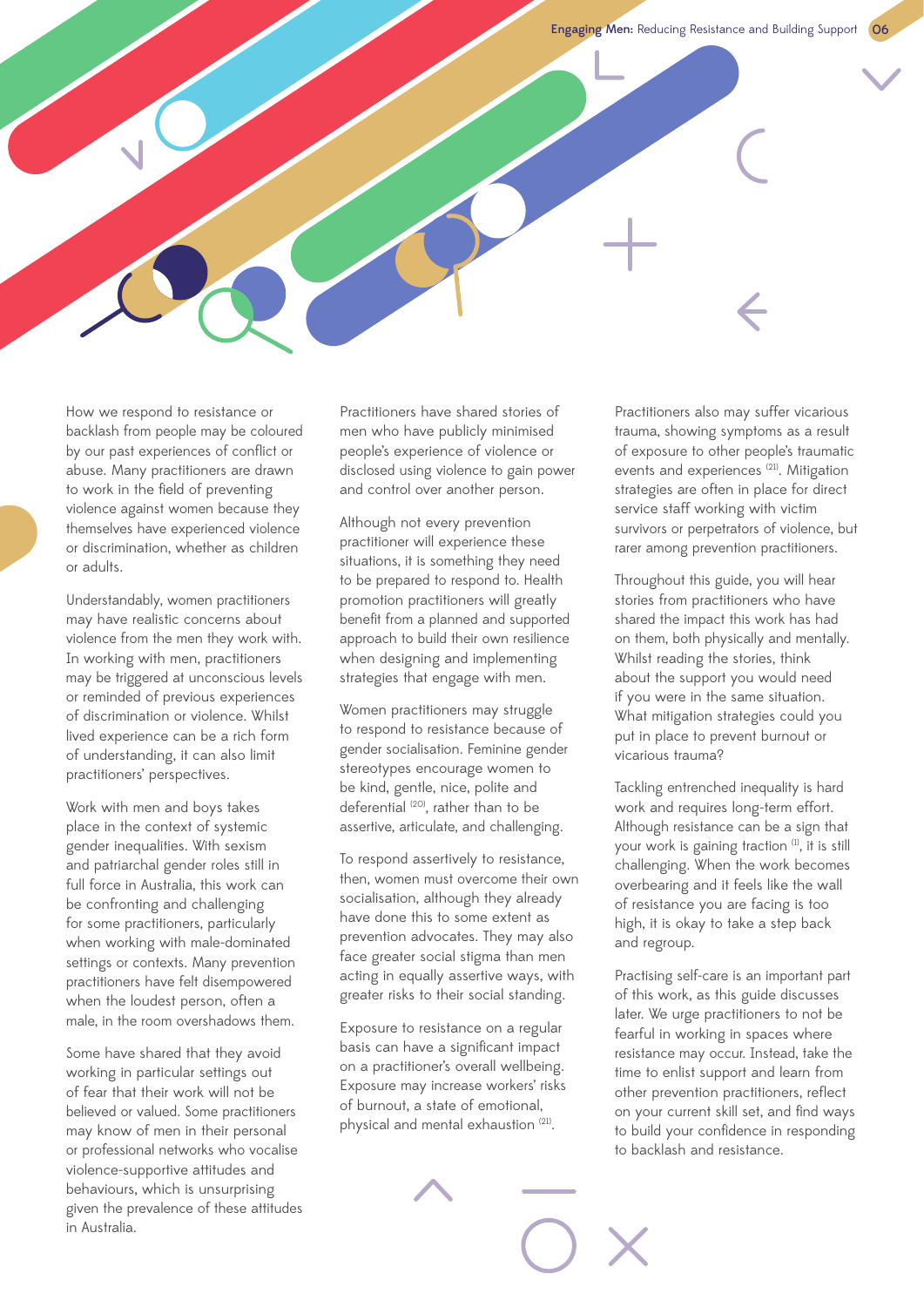## 4: EVERYDAY RESISTANCE: WHAT IT LOOKS LIKE AND WHERE IT COMES FROM

Advocates, educators, and practitioners often encounter resistance and backlash in our violence prevention and gender equality work. Whenever there is change, whether at a micro level in people's lives or at a macro level in social systems and culture, there is pushback, an effort to keep things the way they were. When patterns of inequality and injustice shift or are challenged, individuals and groups, particularly those advantaged by the status quo, resist. So how do we define 'resistance', what forms does it take, and where does it come from?

## **Resistance: Key features**

The term 'resistance' is used here to refer to any form of resistance towards progressive social change. Resistance is resistance to: an active pushing back against progressive programs, policies, and perspectives.

Resistance is defined by opposition, by some kind of refusal to accept or comply and by efforts to prevent or slow something. There are a range of forms of resistance, and 'backlash' refers to more aggressive and politicised forms.



Features of resistance

## 1 Resistance is an inevitable

response to social change.

## 2

Resistance can be individual or collective.

3 Resistance can be informal or formal.

4 Resistance comes in part from organised backlash.

## 5

Resistance is diverse, contextual, and historically specific.

## 6 Resistance is more likely to come from the people who are advantaged by the status quo.

7 Resistance contributes to the maintenance of inequality.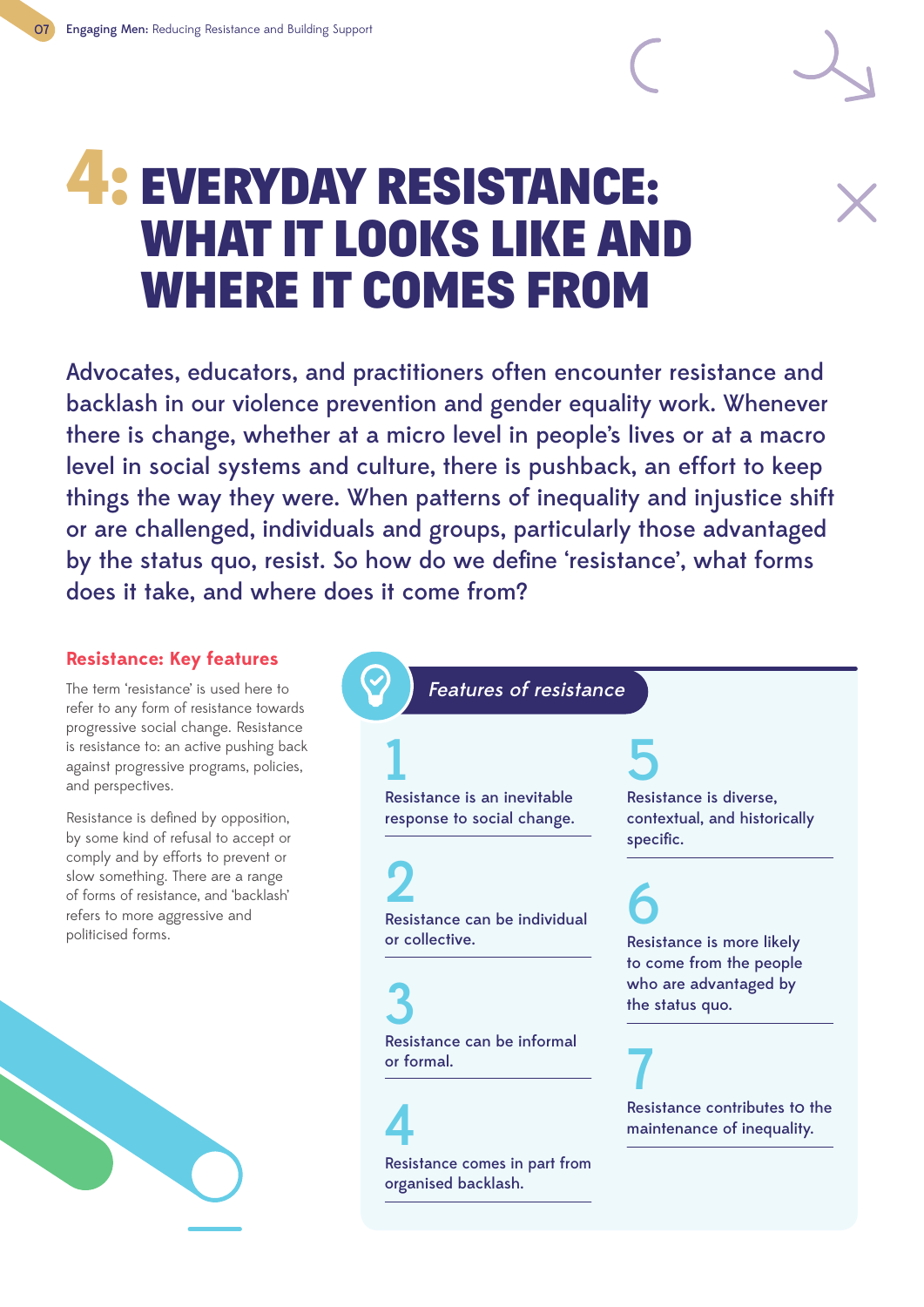## I DON'T BELIEVE THE STATISTICS

I was invited to provide an education session on men's violence against women, to an all-male group. In the first 5 minutes of my presentation, after I had highlighted some statistics about the rates of family violence, a member of the group who introduced himself as a doctor raised his hand and stated, "I don't believe the statistics. If these stats are real why aren't I seeing these women come into my hospital?"

A number of other men in the room smirked and nodded in agreement. The member who had invited me asked if he could share a few words with the group. He explained that the statistics were most likely an underestimate of the problem of men's violence against women and highlighted the seriousness of this problem. This seemed to create a sense of validation within the group. I continued with the rest of the presentation and the men in the room didn't raise an objection for the remainder of the session.

– Paul Zappa, Jesuit Social Services

## Seven features of resistance are important.

### Resistance is an inevitable response to social change

Wherever there is progressive social change, there will also be resistance. In particular, members of privileged groups are likely to push back against change and defend the status quo.

In a sense then, resistance can be a sign of progress, indicating that change is happening. As the activist saying goes, "If you don't catch sh\*t, you ain't doing sh\*t." But that doesn't mean that resistance is to be welcomed. Backlash may be successful, with progress towards gender equality halted or reversed.

### Resistance can be individual or collective

At the individual level, men in an organisation may voice opposition to or undermine gender equality initiatives.

They may sit sullenly through a workshop, tear down a poster, criticise a program coordinator behind her back, or vote against a gender equality initiative at a board meeting.

Resistance may be collective too. That is the case when, for example, a group of friends or peers in a workplace or sporting club resist gender equality, an anti-feminist men's group starts a social media campaign, or a state government shuts down a diversity and inclusion initiative.

#### Resistance can be informal or formal

As these examples suggest, resistance may be informal, involving everyday actions by individuals or informal groups. It may be formal, involving the use of official channels and processes such as voting, complaints mechanisms, legal action, or institutional decision-making.

### Resistance comes in part from organised backlash

One form of resistance is organised and self-consciously political, coming from anti-feminist "men's rights" groups and networks (22). These focus on such areas as family law, domestic violence, and men's health, promoting backlash through online communities, social media, and small-scale local groups.

"Men's rights" perspectives have been adopted to some extent in some areas of mainstream service provision such as men's health <sup>(23)</sup>, so some seemingly mainstream men's advocates or groups also may offer anti-feminist claims.

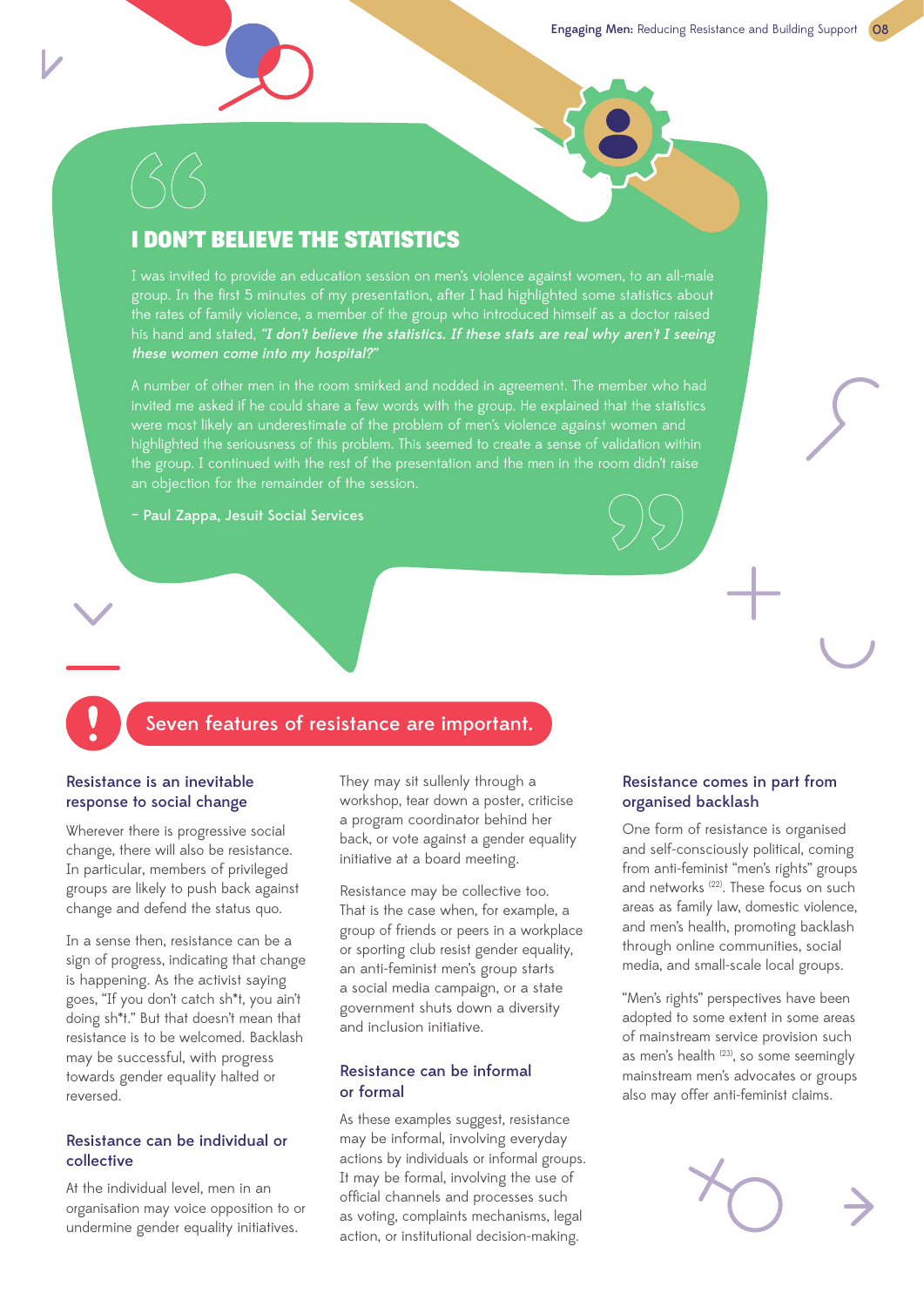### Resistance is diverse, contextual, and historically specific

Across history, every effort at progressive social change has met resistance, whether opposition to efforts to end slavery, hold companies accountable for environmental pollution, or gain legal rights for women.

But the forms this resistance takes differ, across history, culture, and context. Resistance always is situated within, and shaped by, the character and dynamics of the context – of the particular workplace, community, or country where it is under way.

### Resistance against progressive social change is more likely to come from the people who are advantaged by the status quo

People advantaged by the status quo, the existing state of affairs, tend to be the most supportive of it and the most blind to its inequities. When it comes to gender inequalities then, men are more likely than women to resist progress towards gender equality. Women too may resist progress towards gender equality, albeit less frequently than men.

### Resistance contributes to the maintenance of inequality

If resistance is successful, then efforts to make progress are blocked or reversed. Patterns and structures of inequality remain in place. Voices of change are silenced. And the unfair status quo stays in place or even worsens. Gender inequality – systemic patterns of men's unfair privilege and women's disadvantage in society – is kept in place by a variety of processes, but one of these is resistance to change.





## Forms of resistance

There are some typical forms that resistance takes:

#### Denial:

"There is no problem here." Denial of the problem or the legitimacy of the case for change.

#### Disavowal:

"It's not my job to do something about it." Refusal to recognise responsibility.

#### Inaction:

"It's not a priority right now." Refusal to implement a change initiative.

#### Appeasement:

"Yes. Yes. We must do something (one day)." Efforts to placate or pacify those advocating for change in order to limit its impact.

#### Appropriation:

"Of course we'd appoint more women, if only they were more experienced." Simulating change while covertly undermining it.

#### Co-option:

"What about men's rights? Men are victims too, you know." Using the language of progressive frameworks and goals for reactionary ends.

### Repression:

"We tried that once and women didn't want to take it up." Reversing or dismantling a change initiative.

#### Attack:

"These feminists deserve all the abuse they get." Aggressive, attacking responses.

Resistance thus ranges from passive blocking techniques which seek to maintain the status quo, to strategies which seek to minimise or co-opt change efforts, to active, aggressive opposition in order to restore the old order <sup>(24)</sup>. More detail on forms of resistance can be found elsewhere<sup>(1)</sup>

## Sources of resistance

So what are the sources of resistance and backlash?

## 1 Inertia and fear of change

and fear of change

2

Sexist and violence-supportive attitudes – socialised sexism

> Particularly among men, but also women

## 3 The defence of privilege

Men's aggrieved entitlement

4 The denial of privilege

5 'Post-feminist' and neoliberal norms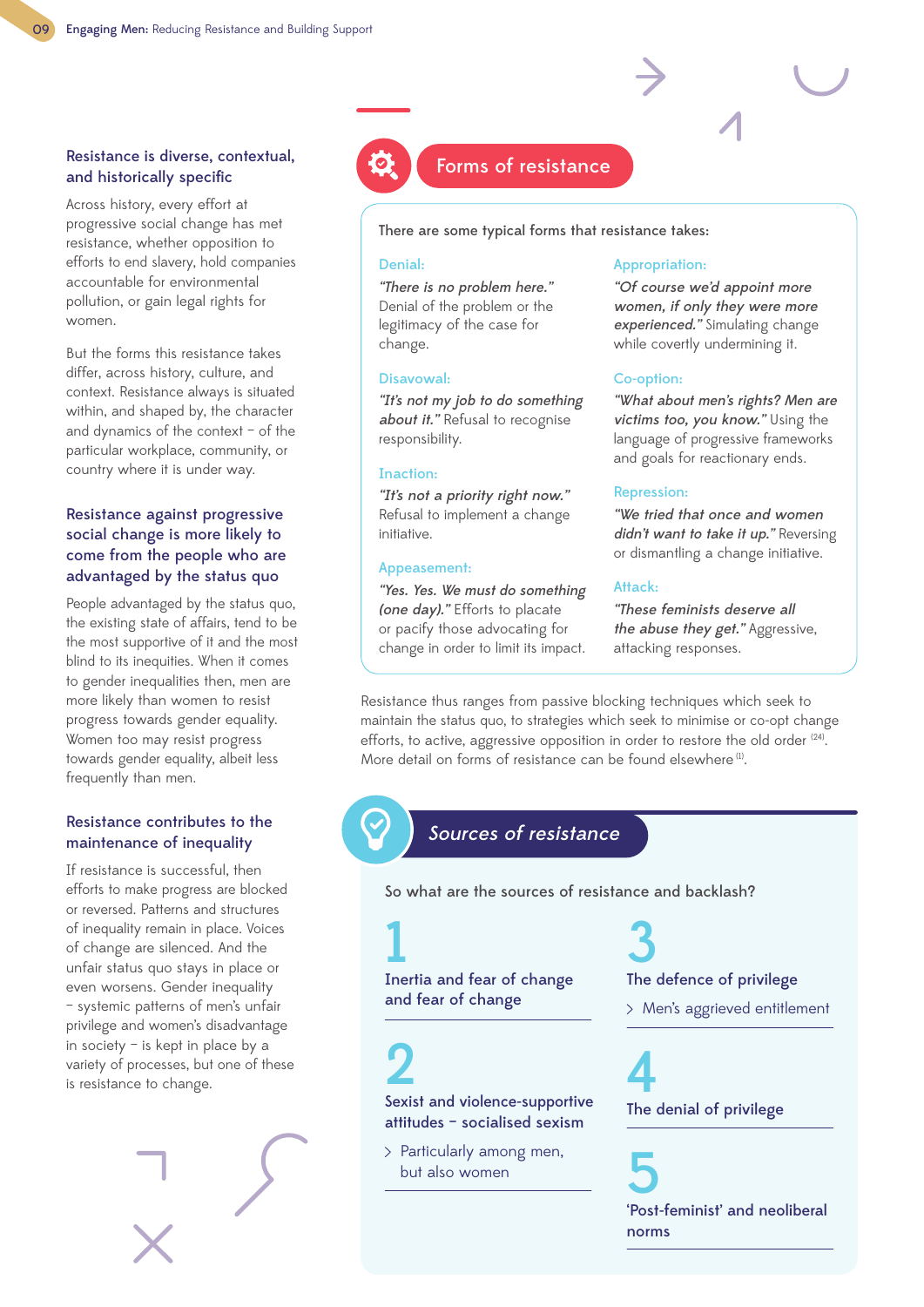## NO WOMEN HAVE ASKED ME ABOUT STARTING A FOOTBALL CLUB

Our Health Promotion program had started working intensively with football clubs to encourage them to support senior female football teams. We encountered a wide range of attitudes, from encouragement to avoidance. I was engaging directly with club leadership: the presidents and committees. In a phone conversation with one president, although he was initially friendly, when I asked him if his club was keen to have a female football team he replied, "Are you threatening me?"

I was taken aback, but recognised that this was a form of resistance and actually manipulative, as he was trying to deflect the issue onto me (with an accusation of a threat) instead of addressing my question.

I took a deep breath. "Of course I'm not threatening you, we have been talking with all the clubs and running workshops to invite them to consider starting a female football team."

He responded, "No women have asked me about starting a football club." I knew several women from the community who had gone elsewhere to play football. I suggested that if a club doesn't advertise and demonstrate that they are supportive of women's football, sometimes women won't come forward.

I emphasised this, saying "If your club had already tried to set up a team and tried to advertise it and hadn't got the numbers or the interest, then that would be a different story."

The male club leader paused, and replied, "Well starting a female football team is a big commitment." I then asked if I could meet with his committee to continue the conversation and he agreed. After, feeling somewhat shaken, I debriefed with a team member and my team leader, and I resolved to seek further support if I needed it.

### Inertia and fear of change

Any effort at change within an organisation or workplace will encounter resistance. Both individuals and organisations have inertia and habits, and any change threatens this. Social justice initiatives may bring fears of change, challenge belief systems, and threaten people's sense that they are good and caring and competent.

### Sexist and violence-supportive attitudes and norms

A key source of resistance is sexist and violence-supportive attitudes, and these are fairly common in Australian

society, particularly among men. Men's attitudes towards gender are more conservative than women's, their recognition of sexism is poorer, and they often overestimate the extent to which their male peers agree with sexism (12, 25-29).

Boys and men are socialised – in families, among peers, through media, and so on – to adopt sexist understandings of gender and to take certain forms of privilege for granted. Also, masculine social scripts inhibit men's development of social justice attitudes and actions, because they

encourage fear and hostility towards femininity and the suppression of empathy, nurturing, and compassion (30).

Both men and women may take on sexist social norms. Indeed, three Australian surveys find that anti-feminist beliefs are supported by substantial minorities of men and women <sup>(29)</sup>.

Resistance is more likely in contexts characterised by sexism, gender segregation, and male dominance, although practitioners can encounter resistance anywhere, including in seemingly progressive settings.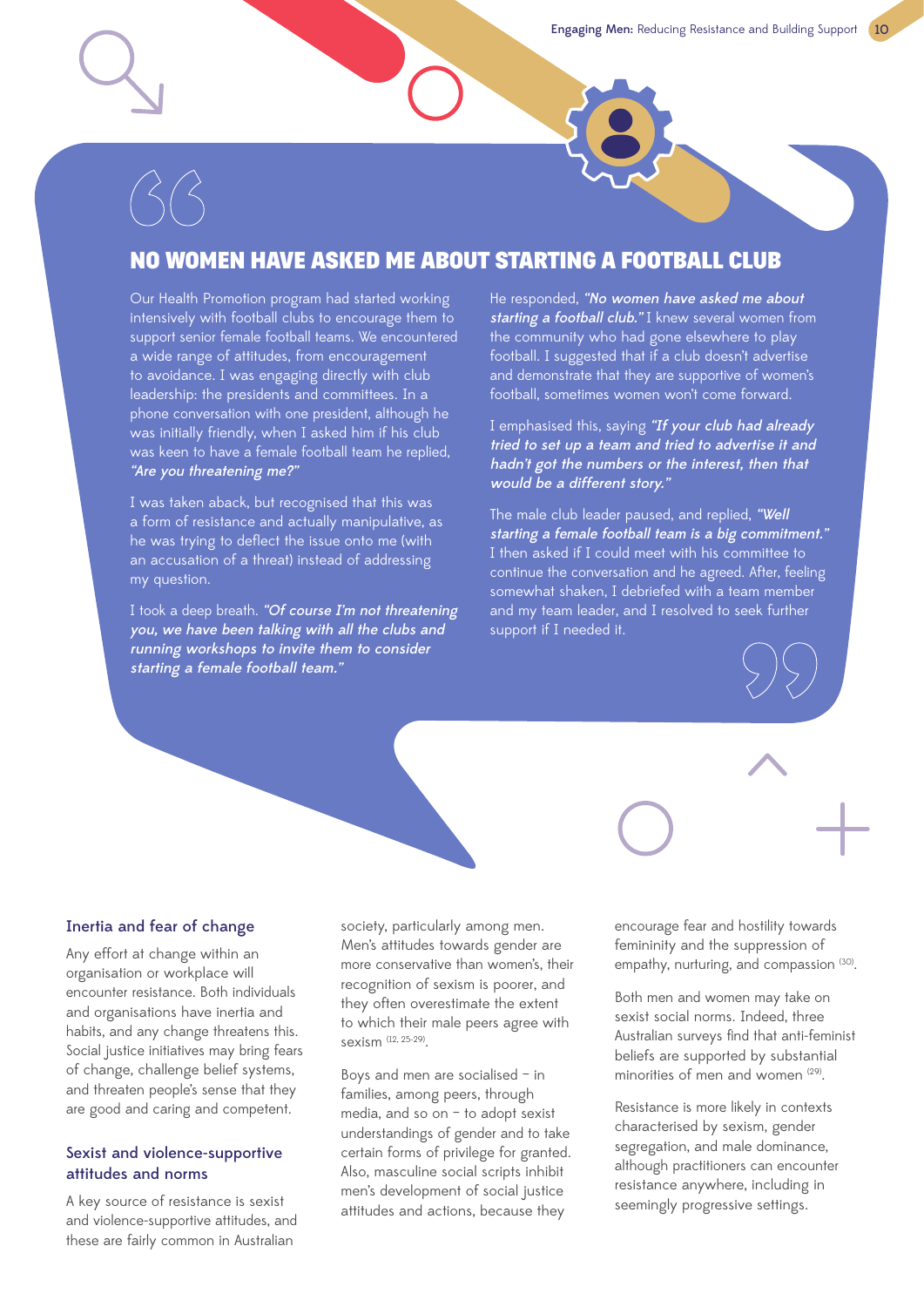## WOMEN MAKE UP RAPE STORIES

I was co-facilitating a respectful relationships education session to male students in years 9-10 as part of the Junior Top Blokes program. At one point a boy commented, "Women make up accounts of rape to get attention. That is why no one believes rape stories because so many of them are made up." I saw this as a valuable teaching moment, inviting a discussion from the young man to help unpack where his ideas had come from. I had a back and forth conversation with the young man. He initially continued to repeat similar sentiments and rebut the counter points I was making.

I continued to hold the space in the room and focus on empathy and questioning during my interaction with the young man and broader group, using stories of women who had experienced a form of men's violence to connect with him.

Eventually we moved the conversation on and continued with the rest of the session. The young man sought out both myself and my colleague after the session had ended. He sat with us and engaged in an open and honest conversation demonstrating some critical reflection on his comment and how his experiences had led to the forming of his views.

– Bianca Elmir, Top Blokes Foundation

#### The defence of privilege

Resistance also represents a response by dominant groups who feel threatened by challenges to their privilege. Some men feel that they are losing access to things to which they feel entitled (power, jobs, deference, admiration, and so on), that loss threatens their sense of self or identity, and they seek to restore more traditional and patriarchal forms of manhood (31).

Also, when men feel that masculinity has been threatened, whether at a personal level or a social level, some react with 'overcompensation', demonstrating more exaggerated and stereotyped versions of masculinity  $(32, 33)$ 

### 'Post-feminist' and neoliberal norms

Some increasingly common norms also enable resistance. There is the common idea that women and men are equally limited or oppressed by 'gender roles'. This represents a watering down and twisting of feminism, in which attention to patriarchal inequalities is replaced by a concern with women and men as equally limited.

There is 'post-feminism', the idea that women have attained equal rights with men, gender inequality and women's oppression is in the past, and consequently feminist activism is no longer required. And there is neoliberalism, the emphasis on individual rights and the primacy of the economic market. This makes it harder for feminists and others to call attention to structural inequalities and to social solutions for them.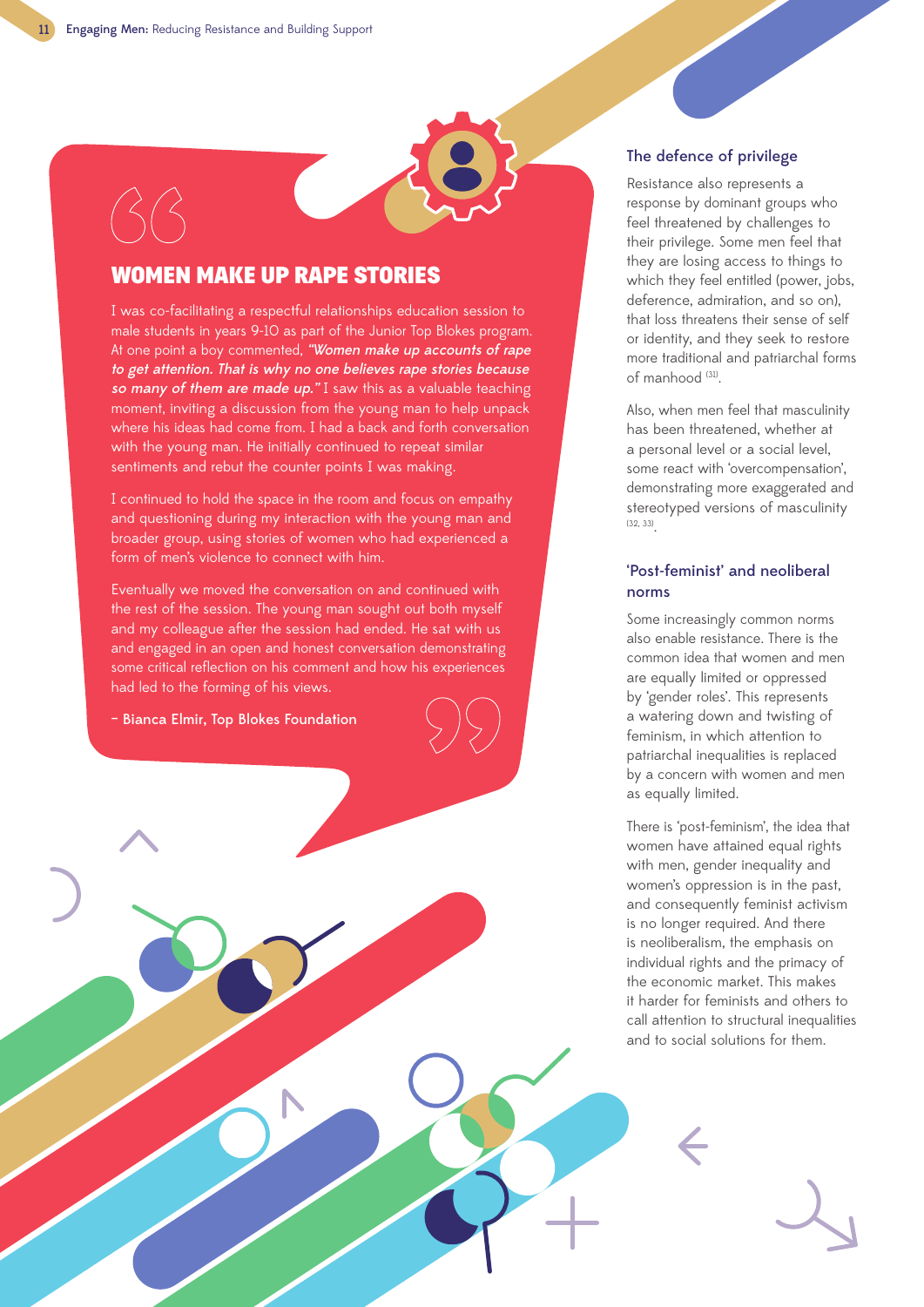## 5: PREVENTING AND REDUCING RESISTANCE

How can we prevent and reduce resistance? We have identified three groups of strategies, to do with:



## Make strategic use of men's settings and groups

There are many ways that prevention practitioners can work strategically to engage men in their communities.

It is ideal to engage people in prevention activities in the settings in which they live, work and play (34), and settings-based approaches are a foundation of integrated health promotion planning (35). This enables us to identify priority settings and to determine which settings may enable us to have the greatest return for our efforts or influence.

## For example:

Where do men in your region or setting of interest play, work, live or gather? Where and how do they interact online?

- Are there local councillors or local government staff that have shown interest and initiative in promoting gender equality? Are there male leaders that could be brought on board to consult with around how best to engage with other men in the community?
- $>$  Are there local community groups (church, philanthropic, etc.) that have an interest in preventing family violence and have men on their boards or committees?
- Which key settings across the community could you engage with to understand more about how different groups of men and boys are interacting, e.g. adolescents, young men, middle aged men, fathers, CALD men, GBTIQ people, men that are working, men that are retired, men who play sport?

What are the local sporting codes in the area? Do the local leagues or sporting clubs have a commitment to gender equality or support female inclusion? Are there existing allies there?

of ourselves and others

- Which schools have taken a leadership role in the implementation of respectful relationships? Are there male teaching staff, community partners or leaders that have taken part in supporting conversations or projects about healthier masculinities, challenging gender stereotypes or promoting respectful relationships at the school?
- $>$  Are there organisations or services in neighbouring towns and regions who are working with men in the prevention of violence against women space? Could you tap into their networks and learn from their experiences?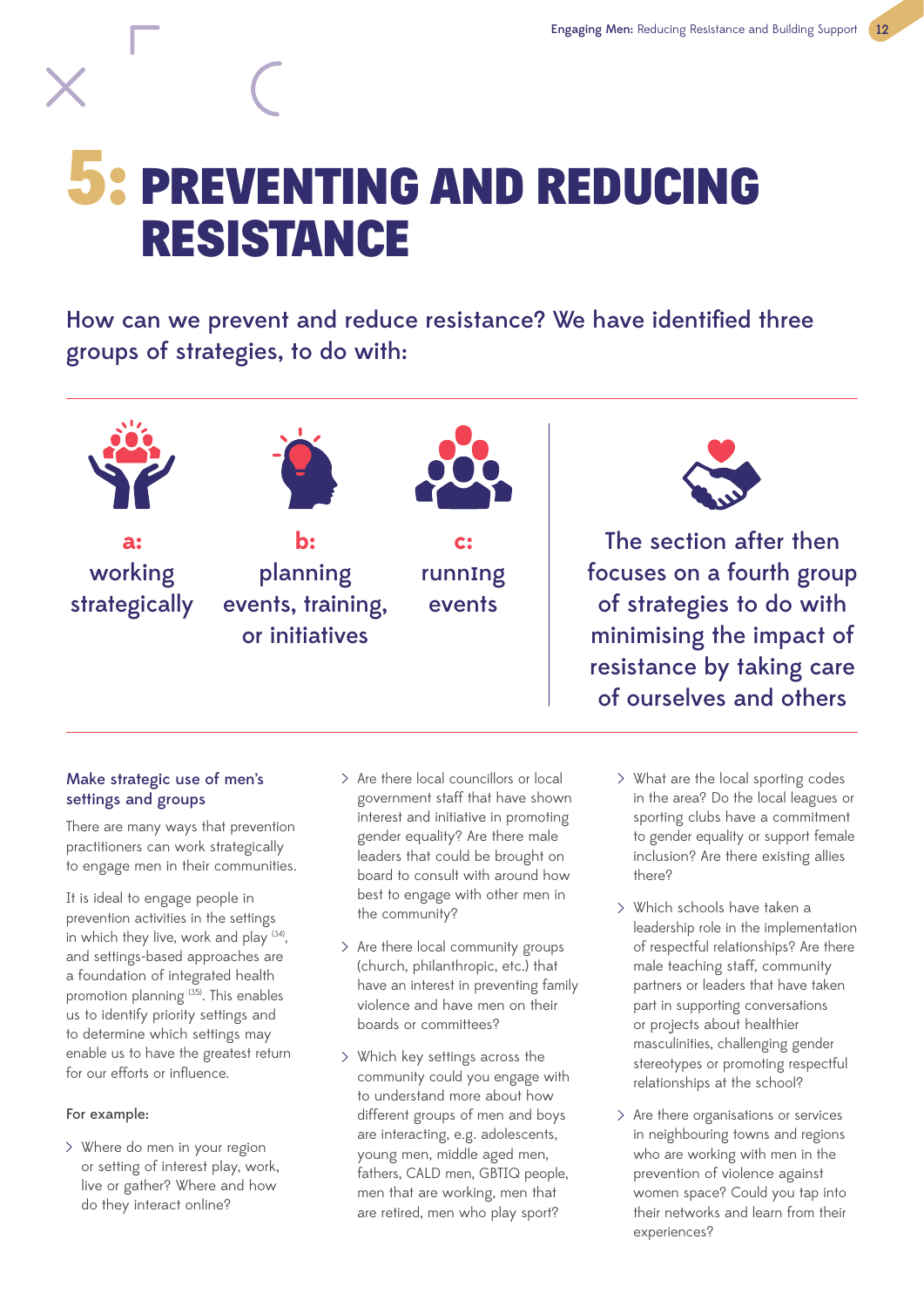Understanding the networks, movement, preferences and demographics of men (e.g. their interests, pursuits, and membership of particular groups) is essentially a form of systems thinking that will aid in your design of strategic and effective action (36).

Peer, family and work relationships have a significant influence on men's lives and shape the attitudes and behaviours that contribute towards violence towards women.

This understanding will also deepen your knowledge of the peer and community norms and cultures that influence patterns of masculinities in your area. A more nuanced understanding can assist practitioners to create more intuitive strategies which may have a higher likelihood of engaging men effectively and reduce backlash through co-design with male allies in the community.

#### Build relationships and networks with men in the community

Practitioners can immediately begin building their own network and relationships with men in the community, that could become allies in their efforts to prevent violence against women, whether local football coaches that helped set up the first girls' football team, local councillors that are advocates of gender equality in local representation, or others.

Take time with people, one to one, to share an understanding of why you are promoting respectful relationships and the impacts for both men and women, and invest in building the relationship.

Many men in our community know of women who have been affected by family violence, potentially a sister, daughter, mother or friend. These men can become allies in a public sense, as they are more deeply aware of the impacts of violence from witnessing the impact on their loved ones.

Once developed, a practitioners' professional network of men that are allies within your region can be called upon for co-design of new initiatives, advice regarding the acceptability of campaigns, and potentially as guest speakers or leaders who endorse and promote community initiatives directed towards men.

> Some helpful tips for strategic action to engage men are to:

- Leverage relationships and networks with confidence. Every practitioner has their own history and experiences with men. Gain evidence from your own networks about how to most effectively engage with men in that sector. As you build your network, promote this network to other settings (e.g. a successful initiative engaging with male football clubs can be a useful example to how to engage with cricket or rugby clubs).
- $>$  Use public opportunities to create a public social norm (through media such as newspapers, radio and Facebook) endorsing men's involvement in action for gender equality, challenging violence and promoting respect.
- $>$  Build alliances within and across settings by identifying those actors (groups, organisations or networks) that are leading the way (through policy, commitment or initiatives). Utilise the networks, platforms or capacities that you can access through your networks (e.g. the local council) to highlight the advocates that are behaving or supporting proactive strategies within your settings (e.g. at an annual event such as White Ribbon Day, invite a local business that has actively supported women to share their story in media).

Remember that we are working in complex systems. Multi-component health promotion strategies enable us to deliver multiple approaches in one area or setting at once. The impacts of these strategies can multiply and reinforce each other, opening up new doorways and possibilities of engaging with men to prevent violence against women. As practitioners we can practice emergent, opportunistic and appreciative inquiry (37).

For example we can ask: how could this new relationship support our work in engaging men in this region? How could this organisation work with other organisations in a mutually beneficial way? How can I celebrate the efforts of men in this group or setting to support each other and link it to work that supports healthy family relationships or challenges attitudes that degrade women?

### Secure strong community buy-in and representation

These efforts will allow you to secure strong community buy-in and representation before events and campaigns (38). Find and work with diverse allies, and bring other community leaders in as role models<sup>(39)</sup>.

Also try to secure senior community members' or leaders' support for the event. Participants will be more likely to support the initiative when there is normative support for them – when they see that their leaders and managers support it (40).

Having people in the community or setting who have 'got your back' makes a difference. Strive to build relationships and alliances with men in the community, as protection against backlash from other men.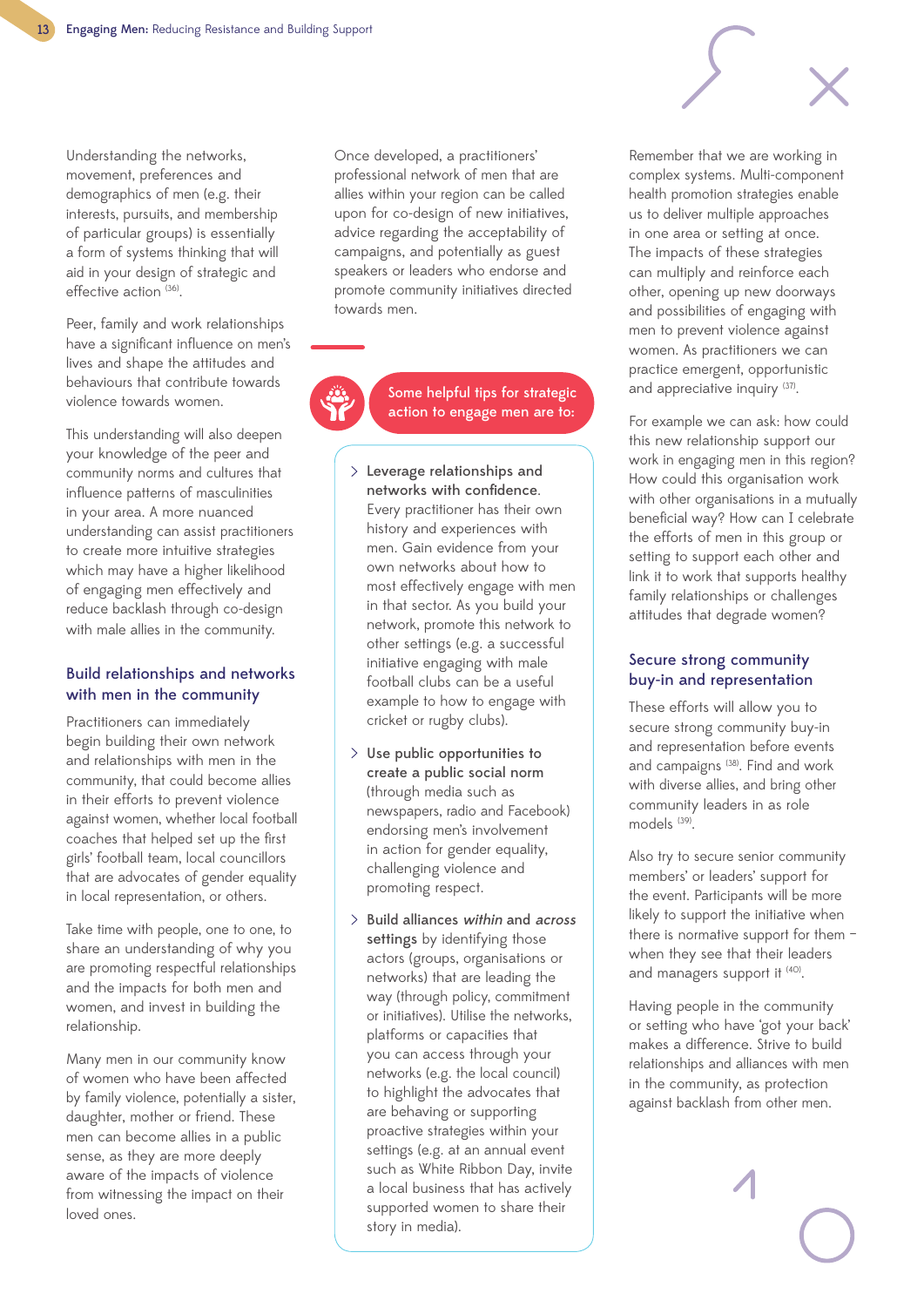## **Planning and framing**

Do your homework on what kinds of resistance may be out there. Gather information on the character, history, and sources of resistance in the communities and contexts where you will be working <sup>(38)</sup>. You may wish to sit in on other events or training where resistance may occur, to see it in action and learn about it.

Include risk assessment in your planning, including attention to your own safety. Practitioners and supervisors can put simple strategies in place to increase workers' comfort and confidence.

These may include, for example, having two facilitators deliver communitybased trainings, and when running a focus group or meeting at night, arranging for someone in your team to 'check in' and ensure you have arrived home safely.

If you know that you will be working in a setting or organisation where resistance is likely, see if you can meet with participants beforehand. Do an informal needs assessment and gather data. Talk to the people who will be involved – so that they know you, they know you're reasonable, and you have some sense of the issues involved <sup>(41)</sup>.

You can even design and plan the sessions with some of the participants, so that they are more likely to set a positive tone, encourage engagement, and model to others that the training is relevant and collaborative (41).

How the event is described or framed is influential too: "Framing strategies – effective ways of articulating or communicating programs and initiatives aimed at change – are vital in reducing and preventing resistance" (1).

Approaches are more likely to generate resistance if they use messages that position the target community as having a particularly bad problem of domestic violence or suggesting that all members of the target audience are to blame for the problem.

Instead, efforts may use messages such as "All Australian communities have violence and we are all learning from each other," and may also seek to involve and affirm both men and women as allies and advocates <sup>(39)</sup>.

More widely, frame the issues in terms of shared principles and goals. There will be less resistance and greater buy-in if people see the work as consistent with their values and goals, appealing to commitments common among people such as democracy, fairness and equality (Goodman, 2001).

This could also include aligning with their workplace or organisations goals and values. Encourage expectations of positive outcomes from gender equality and violence prevention efforts, whether healthier interpersonal relations, improved productivity, community wellbeing, or other positive outcomes (40).

## I KNEW THIS WOULD JUST BE MAN-BASHING

We were running an evening community forum event on promoting respectful relationships, with 25 or so people. After my introductory presentation, a man at the back of the room stood up. He commented loudly to his teenage son, "See... I told you so... I knew this would just be man-bashing," and then he and his son abruptly walked out. The rest of the evening went quite smoothly.

I wondered after if there was anything I could have done to engage with him - I would have preferred that he had stayed in the room and we had been able to talk.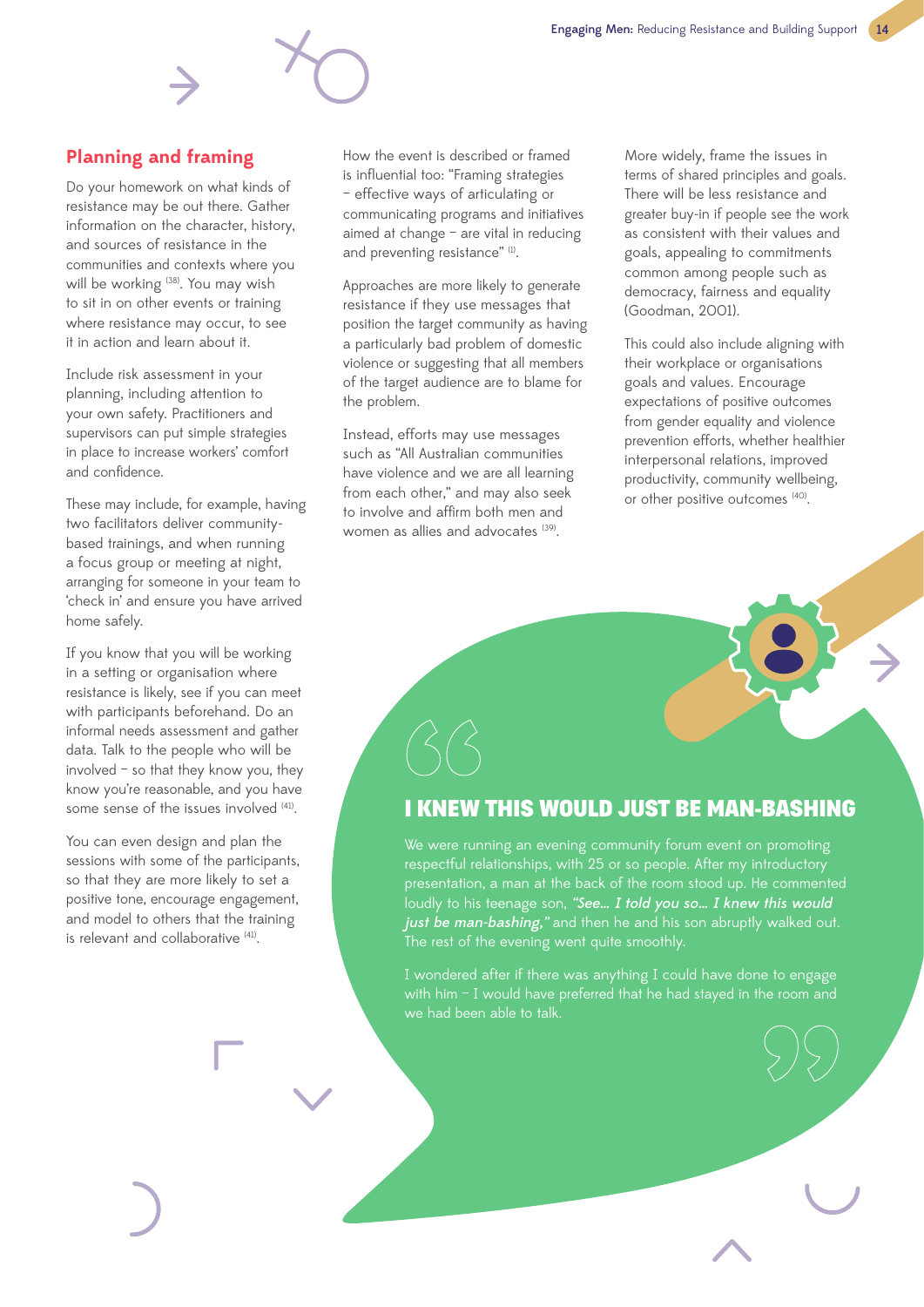Approaches are more likely to generate resistance among men if they suggest that all men are perpetrators of violence or that all men contribute to a violence-supportive culture (5). Instead. work in the men's anti-violence field suggests that efforts to engage men should begin with the positive, drawing on men's existing commitments to and involvements in non-violence<sup>(5)</sup> and highlighting their and other men's pro-social and respectful behaviour that has supported and enabled girls or women and challenged sexist norms.

This does not mean, however, neglecting men's perpetration of violence or complicity with violence or condoning sexist and violencesupportive comments and behaviour.

There are various ways to 'make the case' to men that are more likely to generate men's support and involvement and, in turn, less likely to foster resistance and defensiveness.

Detailed accounts of these can be found elsewhere (5), but one worth mentioning is to emphasise that men themselves will benefit from progress in building gender equality and ending violence against women. People from dominant groups often see social change as a win-lose situation, in which they will lose.

To diminish this, explore their self-interest in social justice and alternatives to systems of domination. Foster awareness of how men have been limited or constrained by systemic gender inequalities – while not pretending that men and women are equally oppressed – and of how it is in men's self-interest to foster progressive social change (41).

Highlight the harmful impacts of traditional forms of masculinity on male mental health and suicide, using these to bring wider attention to the general harms that outdated notions of masculinity have on men as well as women.

How we frame our messages about men, gender, and violence matters. Recent Australian survey research commissioned by VicHealth finds that when messages about gender are framed in anti-feminist terms, substantial proportions of the population will endorse them, and people with pre-existing conservative views will endorse them much more than others.

This is the case even if the message is intended to reject or rebut the anti-feminist content it includes. For example, messages like "Some people say there is a feminist war on men, but that's a myth" can in fact reinforce the idea of a war on men.

On the other hand, when messages about gender are framed in progressive terms, those people with pre-existing conservative views then support them as much as people with more average views on gender (29).

Similarly, stating that "Men are not naturally violent. They have been taught to use violence" is more likely to reinforce that essentialist notion of men's natural violent dispositions.

On the other hand, simply referring to some men having been taught to use violence is unlikely to reinforce that essentialism. In short, making direct reference to anti-feminist beliefs, even if trying to rebut them, inadvertently can reinforce them. It is better, therefore, to focus on telling the progressive story, offering the feminist facts, and framing the message in desirable terms (14).

In working with men on issues of gender and violence, educators should be familiar with typical resistant arguments and practised at responding to them. Educators and trainers ideally are familiar with common claims such as the denial of unearned privilege, individuating (questioning being grouped into a particular cohort), and the denial of any present responsibility for ongoing discrimination (40).

In doing violence prevention work among men, educators ideally are familiar with typical forms of pushback: denial of the extent or seriousness of the problem of men's violence against women, emphases on women's violence against men, and so on.

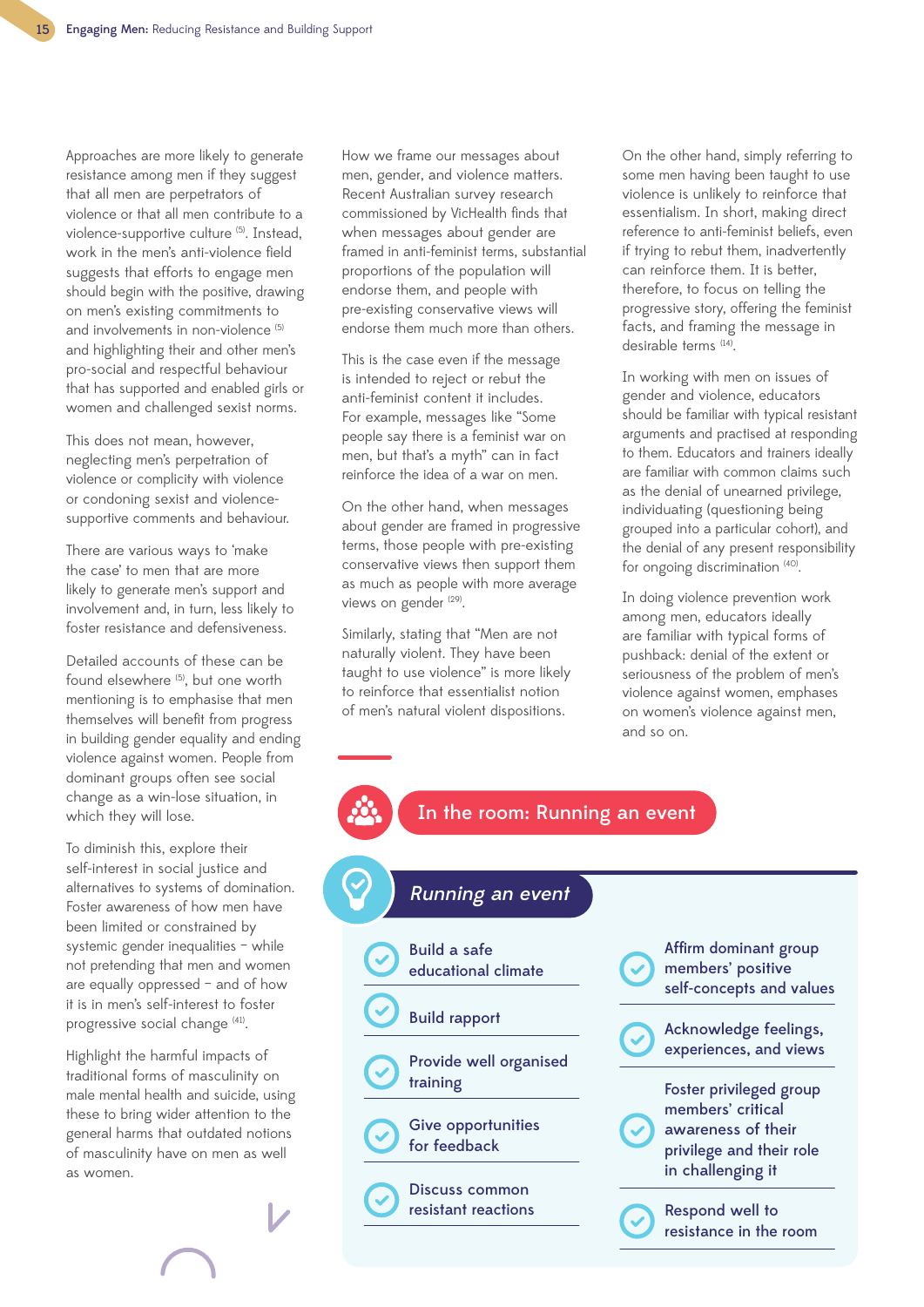Creating a safe, supportive, and respectful environment is key in preventing and reducing resistance during events and training <sup>(41)</sup>. We focus first on general strategies for building respect during events, before exploring how to respond to resistant behaviour.

Build a safe educational climate. Group or workshop rules are valuable here <sup>(42)</sup>, and perhaps especially if developed by the group. Exploring participants' suggestions that the session be 'respectful' or 'non-judgemental' can be useful to foster more robust understandings of how to deal with disagreement. It is valuable to use exercises that acknowledge participants' feelings, such as a 'hopes and fears' exercise or other icebreakers (41).

Building rapport is valuable. You may get to know and talk with participants before or during the event or training. If participants like or trust the educator to some degree, they are less likely to be defensive or disruptive (41).

Poorly organised training is more likely to generate resistance. There is greater pushback when the training conditions involve unclear tasks or agenda, large groups, and inadequate facilitation e.g. of 'in the moment' interactions during the training. Resistance is reduced if the training has small groups; clarity of agenda, time, task, and space; and clear interactive norms and ongoing support <sup>(40)</sup>.

Some people may enter the event with concerns about what will happen and what will be expected of them, including having to reveal personal matters or participate in embarrassing activities, so it is sensible to provide clear structure and expectations (41).

Resistance often takes place when people feel that they do not have a voice. Providing opportunities for frequent feedback can help, whether through written or verbal feedback or frequent check-ins during the session (41). And it is important too to acknowledge and respond to this feedback.

## HE NEEDED TO GET A BETTER GIRLFRIEND

I was delivering a respectful relationships education session to adolescent boys at a high school. I was using the story of a young man who felt jealous of his girlfriend's social contact with other men and would control and interrupt her conversations with them.

As I was going through the story one of the boys yelled out, "He needed to get a better girlfriend." I asked what he meant, and he remarked that she should not have been going around talking to other men. This provided me with an opportunity to discuss with the group what a respectful relationship looks like and what behaviours each partner has the right to engage in including speaking to whoever they like.

I reflected back to him and the group that the problem was with the boyfriend, who did not know how to process his jealousy and instead acted in controlling ways. I moved into a conversation with the whole group about the value of trust in relationships as an antidote to jealousy and how this is a form of emotional intelligence.

– Paul Zappa, Jesuit Social Services

When members of a dominant group are involved in addressing that domination – when, for example, men participate in education and training on sexism and gender inequalities – there are typical reactions they experience. These include anger, guilt, defensiveness, and sadness.

Explicitly discussing common reactions and feelings can help participants understand their responses, pre-empt resistance, and foster critical self-reflection (41).

Positive, affirming approaches are important not only in framing the event or inviting people to attend, but in the event's content and processes. Education and training

among dominant group members at times has worsened their attitudes and behaviours. Some interventions have made men's attitudes to sexual harassment worse, increased their victim-blaming, or entrenched their pre-existing negative attitudes (43). These negative effects are more likely when training prompts a sense of threat and vulnerability (43).

Affirmation-based strategies, used carefully, can instead increase the openness of dominant group members to recognising and challenging injustice. When people's positive self-concept is supported, they are more able to sustain threats to their worldviews without becoming defensive<sup>(41)</sup>.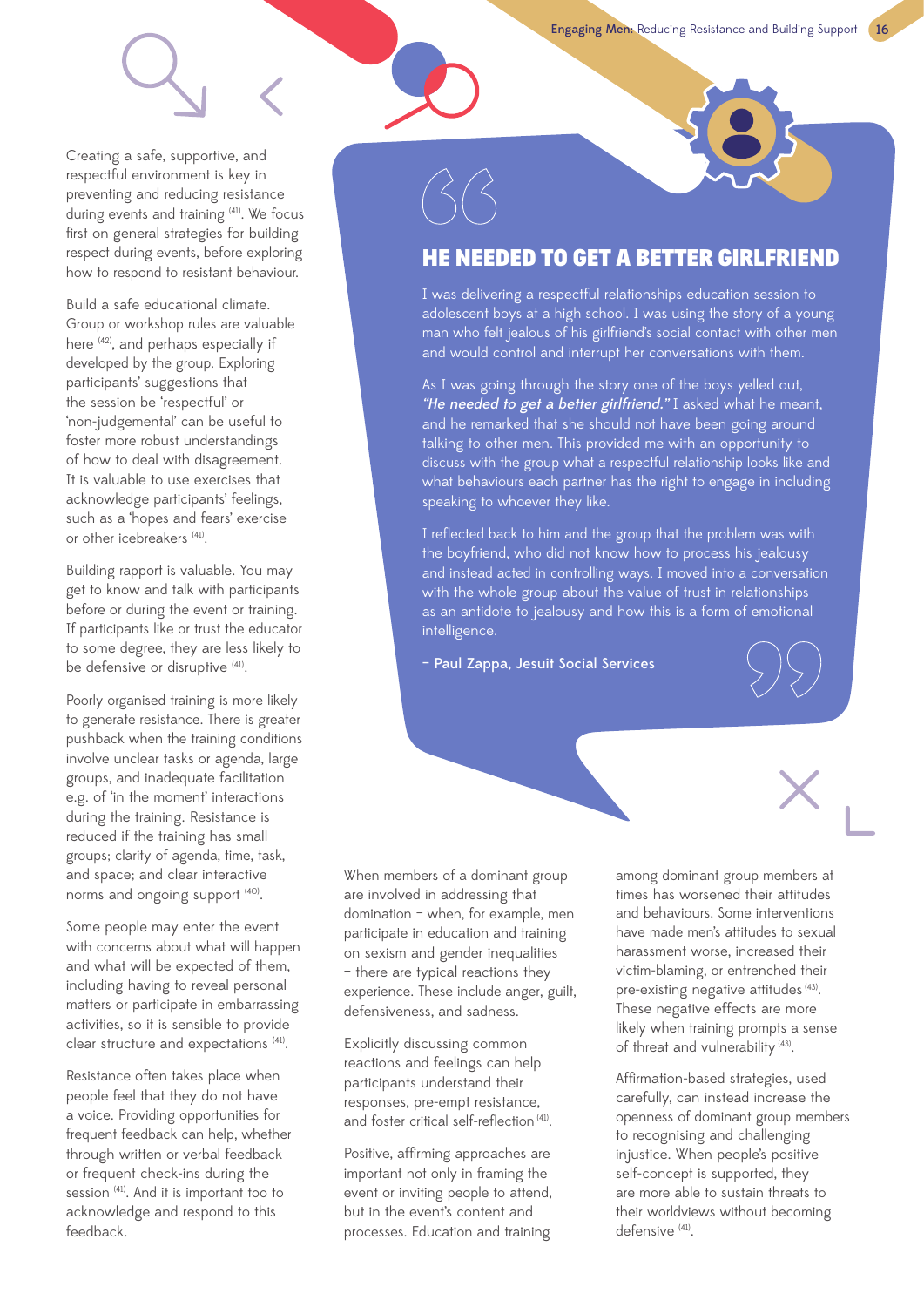There are various ways to do this:

- > Highlight people from their dominant social group who have worked for social justice;
- > Invite reflection on how participants have supported equity or acted against injustice (41);
- Use exercises in which people describe their (positive) core values, e.g. by writing or speaking them, doing this before more threatening processes in the session, to then challenge their own questionable attitudes or behaviours with less defensiveness (43)
- Appeal to participants as bystanders to others' sexist or violent comments or behaviours and as allies to women.

Acknowledge feelings, experiences, and views. Ensure that participants feel heard and respected, including acknowledging their perceived experiences of mistreatment or injustice, without necessarily accepting their views or experiences as valid or real. People focused on their own pain and needs will find it harder to attend to or care about the misfortune of others (41).

Various teaching and learning strategies can help members of privileged groups to come to a critical awareness of this privilege and their role in challenging it. While this is not a general guide to prevention and social justice education, it is worth mentioning that these strategies also can assist in preventing and reducing resistance in particular.

Working with men on gender issues, for example, these include strategies for men to acknowledge and explore their own privilege, document gender inequalities, imagine walking in women's shoes, and listen directly to women (5).

#### Responding to resistance in the room

So what should we do when this resistance does occur?

First, assess the reason for resistance. Does the person behaving resistantly feel blamed, overwhelmed, are they trying to protect their self-concept, or is something else going on? You may wish then to adjust the process: "Often, we need to reestablish safety and connection, acknowledge people's feelings, affirm their sense of self, and slow the pace" (41).

Do not put so much energy into resistant individuals that you compromise your overall teaching or purpose. Remember too that resistant behaviour may trigger our own feelings, and particular types of resistant individuals or resistant behaviours are more likely to 'hook' us (41).



## I'M ONLY HERE BECAUSE I HAVE TO BE

I was co-facilitating a 2-hour education-based bystander workshop in a workplace. As the participants entered the room, one man sat down promptly, crossed his arms and stared down towards the floor. In the introductions session, he did not introduce himself and instead remarked, "I'm only here because I have to be."

Later in the workshop, we invited all the participants to stand and situate themselves in the room based on whether or not they agreed or disagreed with statements read out. Every participant except this one man stood up and took part, while he remained seated looking towards the floor. My colleague invited him to participate in the activity, to which he replied "No."

My colleague suggested that the rest of the group would like to hear his contribution, but he responded, "You wouldn't like what I have to say." The man did not complete the evaluation form, and instead wrote the word "PROPAGANDA" across it.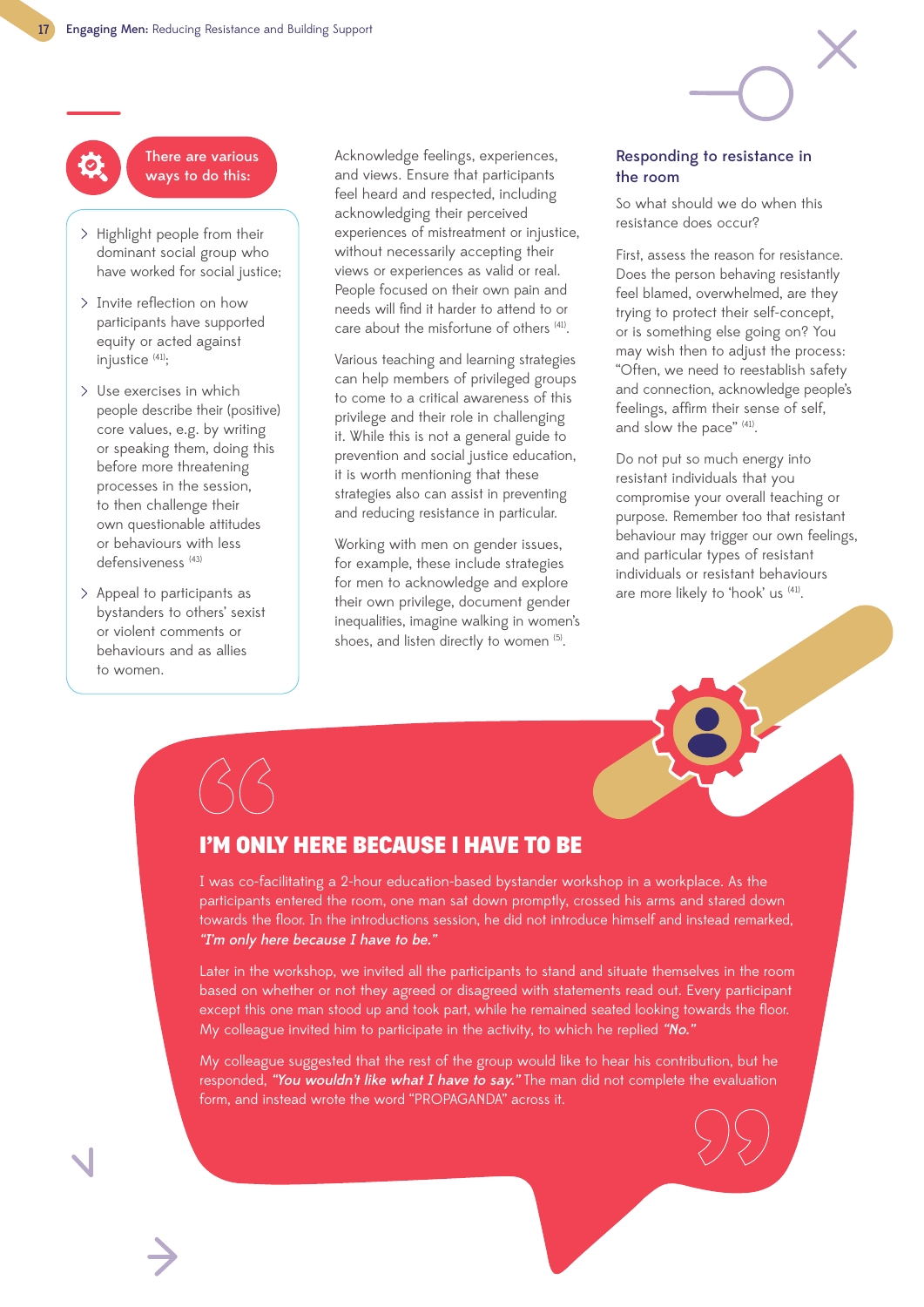We can acknowledge the resistant person's feelings or perspective, asking what has led them to feel this way, and move the conversation into a broader exploration. Invite other participants' views and experiences. If a person seems to be making intentionally adversarial comments, rather than debating their personal views we can explore them as commonly held viewpoints: "Some people feel that [problematic view], let's look at this issue more closely" (41).

Educators and trainers on violence against women inevitably receive 'curly' or challenging questions during our work.



First, acknowledge that you have heard their question or statement, e.g. by repeating it to them. Ask open-ended questions about the nature of their concern. Respond with a strong, clear and concise statement, doing so respectfully. And reference a particular piece of supporting evidence (data, research, etc.)<sup>(44)</sup>.

There are various ways to contain and manage resistant and conflictual behaviour, and the choice of which to use depends in part on the level of disruption or aggression involved. When individuals persist in being disruptive or contrary, this can derail the session.



Three ways to contain the behaviour are to:

- Acknowledge and summarise their perspective and move on;
- Give them a time limit (e.g. two minutes) to address the issue before you move on to other topics;
- $>$  Invite them to discuss it further outside the session (41).

Match your responses to the resister's level of aggression. Focus on ensuring that behaviour remains reasonable, rather than telling them they are wrong or trying to shut them down (42). As the INAR Project's videos show, there are respectful ways to manage conflict.

If a participant is angry, you can deflect this with a calm response, and use group discussion to change their viewpoint or at least show that others disagree. Do not engage with a participant's hostility, and pay less attention to them, literally turning your back to engage others.

In instances of direct hostility, remain calm, consider offering for the person to remove themselves from the session, and consider inviting the person(s) to a private meeting to hear more about their concerns  $(41, 42)$ .

Where the whole group or most of the participants are resistant, do not try to confront them head on. 'Go with the flow', allowing the group to discuss their issues or vent their feelings and seeing if you can connect these to the intended material<sup>(41)</sup>

Adequate pre-intervention assessment of existing levels of resistance also makes this situation less likely. You can call a time-out: time to cool off, to breathe, or for people to reflect on how they would like to proceed (41).

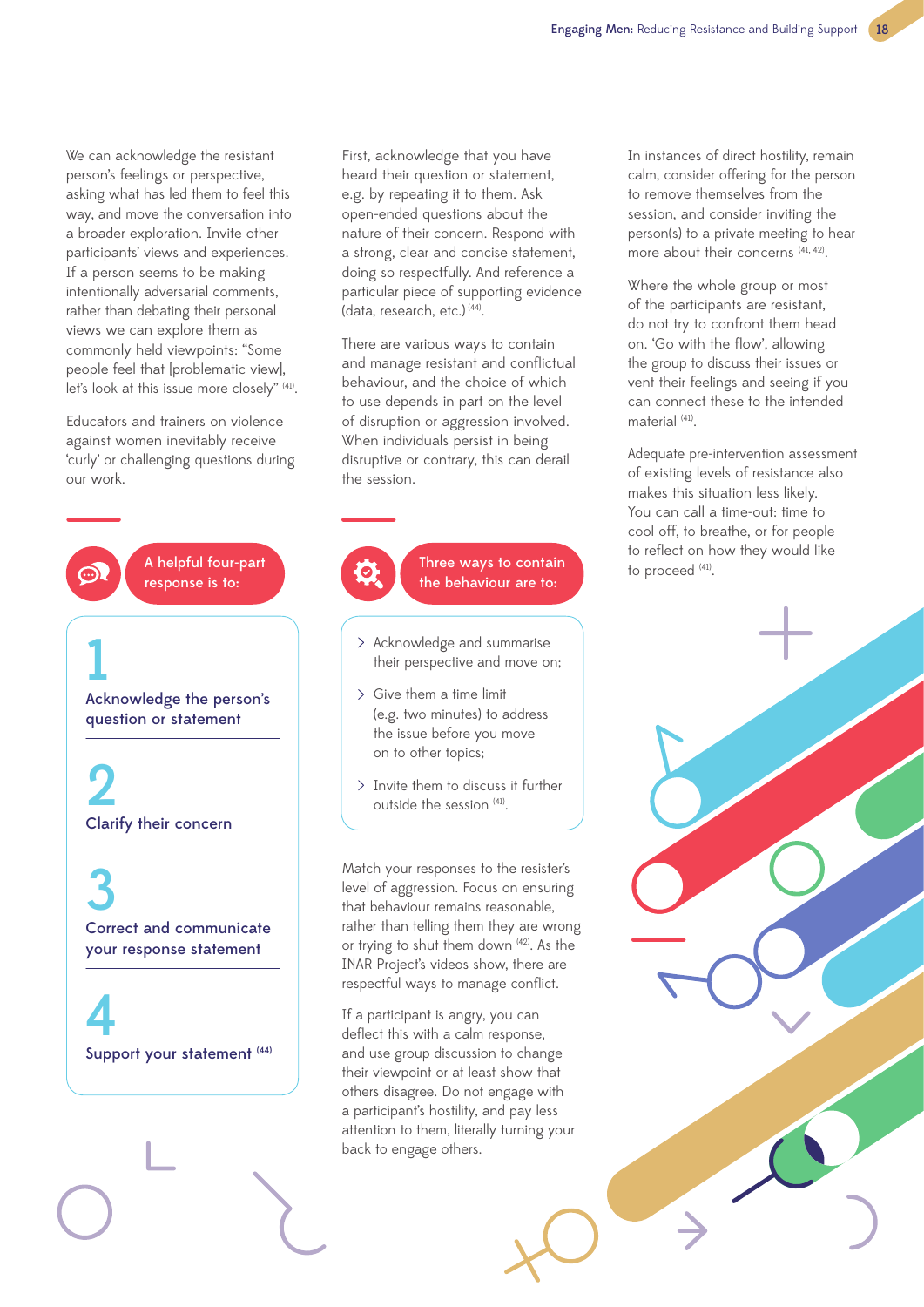## 6: SELF-CARE: TAKING CARE OF YOURSELF AND EACH OTHER



Building sustainable and healthy forms of advocacy is a broader way to deal with resistance. Although encounters with resistant and oppositional individuals and groups are not necessarily a key driver of burnout, having healthy practitioner lives and organisations makes it easier to weather these.

If our advocacy work is to make change, it must be sustainable. Too often, however, individuals and organisations practice social change work in ways that cause burnout: they take a physical, emotional, and interpersonal toll and cause people to abandon or reduce their advocacy (45-47).

Self-care is a vital part of our advocacy work: developing personal habits that nurture and sustain us and our loved ones (47). Burnout-prone activists may deny their personal needs, constantly pushing themselves, putting their lives on hold until the campaign is done, and neither honouring nor respecting their selves and bodies (46). They may be too attached to the success of their campaign, rather than committing themselves to the values that guide that work and having perspective on their roles (47).

Instead, sustainable advocacy requires self-care. Take time out, put the work aside at times, and nurture relationships. Have boundaries around your personal life, such that the demands of advocacy are neither unceasing nor ever-present (46). Be honest about your values and needs and the forms of involvement that are compatible with these<sup>(45)</sup>.

Celebrate every success. Be realistic about what you can achieve in a year and evaluate your impact based on the effort you have injected into this work. Include fun and pleasure in your activism, as this makes activism more sustainable and successful (47).

For advocates to participate over the long term in social change work, and to thrive despite individual and collective opposition to our efforts, certain attitudes or orientations are valuable. We can cultivate a measured optimism about the ability of advocacy and movement work to make social change.

Sustainable advocacy requires a vision of the world for which we strive, a realist and pragmatic but also positive worldview, and patience, courage, and humility (47).

Building sustainable advocacy requires organisational solutions too. Burnout is less likely if our work involves well-functioning groups that are empowering, inclusive, and nurture a sense of belonging <sup>(47)</sup>. Sustainable organisations have clear goals and priorities, clear expectations about people's roles, and regular review (46).

Like individuals, organisations should address personal needs rather than thinking that the cause is everything. Organisations should pay attention to the process, not just the tasks, cultivating healthy and equitable processes in pay and compensation, meetings, and workers' self-care (46).

Supportive networks and communities that foster solidarity, play, and belonging are vital.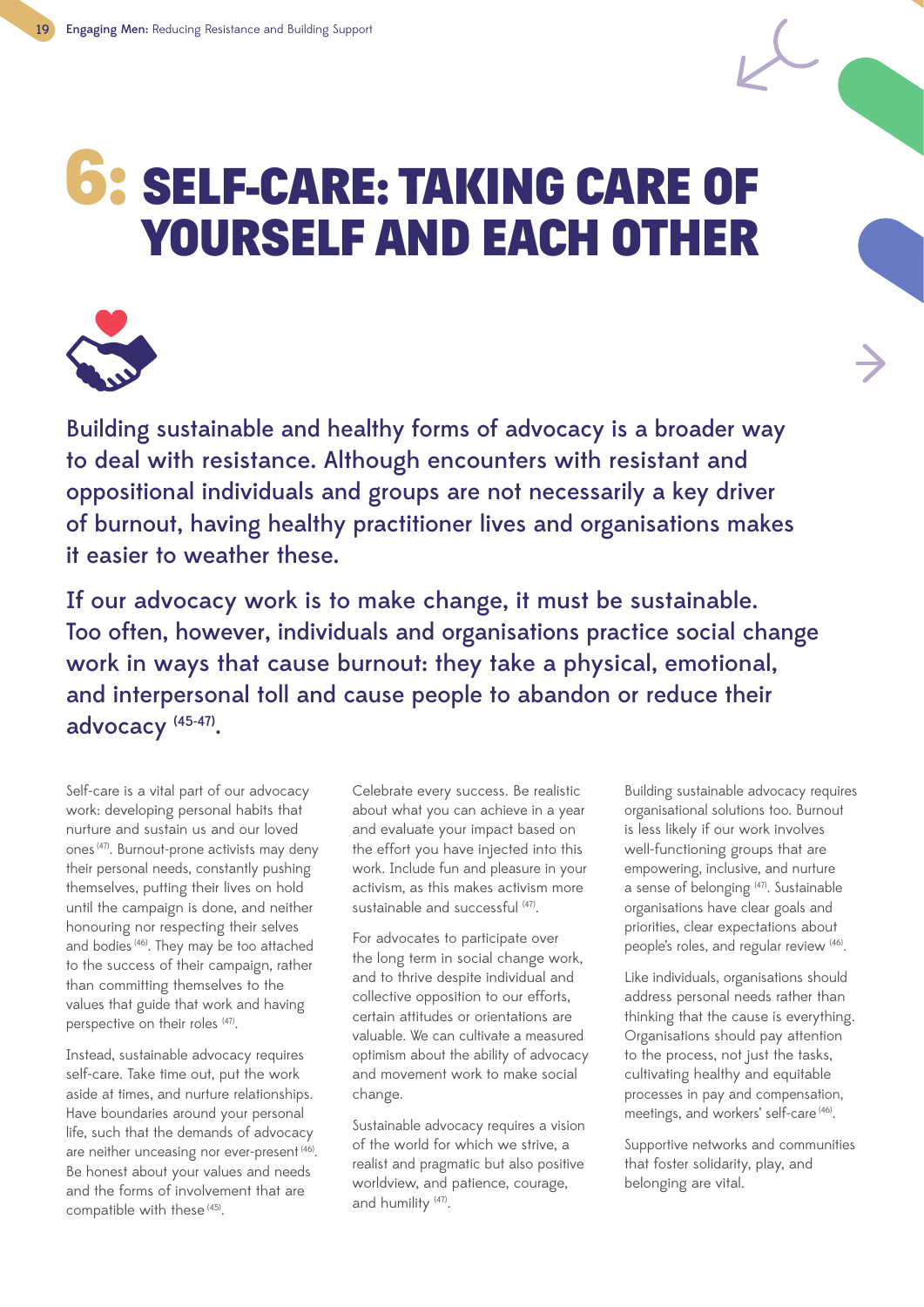Care and safety at work also is a legal obligation of employers. All workers regardless of their occupation have the right to a healthy and safe working environment (48). This means that employers (organisations) are required to design and develop work systems that allow workers to lead productive working lives.

Before undertaking work in this space of engaging men, practitioners should be aware of their organisation's occupational health and safety policies and practices. If a practitioner feels that their organisation does not have the safety measures in place to deliver this work effectively, they should voice their concerns and enlist support from their human resource team or from other PVAW organisations who undertake similar work.

Practitioners should have access to effective supervision and emotional support whilst undertaking prevention work. Many employers will provide access to a free employee assistance program where they can debrief on any critical incidents or simply debrief on their practice experiences.

Additional to this, it is useful to source supervisors who understand community engagement and health promotion and the demands and complexities of engaging men in violence prevention.

Employers must provide staff with the necessary information, training or supervision to enable them to do their work in a way that is safe and without risk to health (48). This may include professional development on preventing and reducing backlash and resistance, and on managing challenging and disruptive behaviours.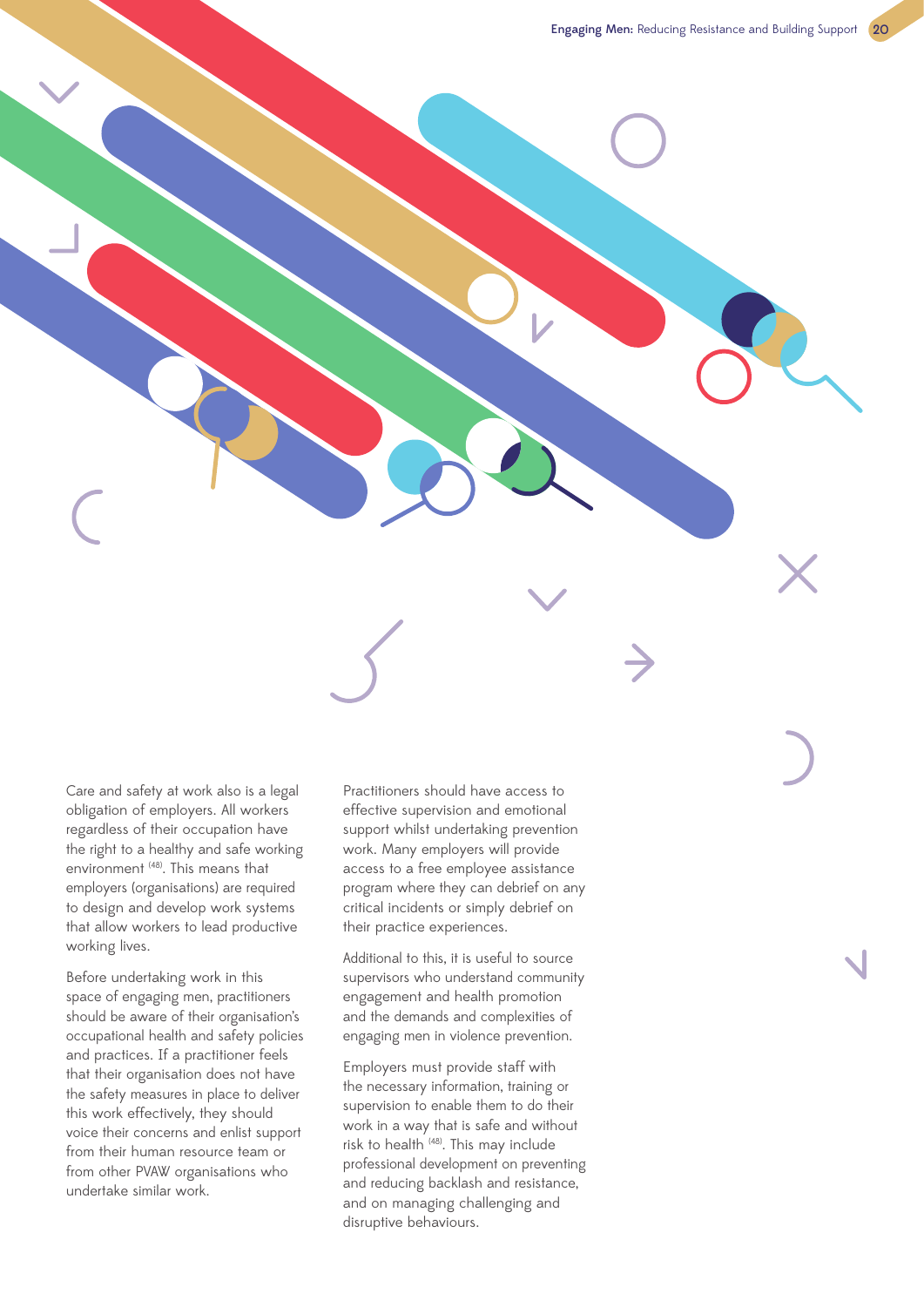## 7: FINAL THOUGHTS

Engaging men in violence prevention can be a successful endeavour that is an essential component of a practitioner's violence prevention strategies. Taking a strategic approach, involving a nuanced understanding of the context, settings or community you are working with, will aid in building your effectiveness over time.

Practitioners and organisations should ensure that their workforce is appropriately supported and prepared for negotiating the terrain of resistance, providing critical opportunities for debrief, reflection and recovery. An outcome of productive work engaging with men is the opportunity to further co-design initiatives, with an alliance of men as partners in the process.

Any education event with a focus on men will have a potential for disruption and disengagement. Men in any room are likely to have a recollection or experience of either witnessing or being part of the continuation of sexist norms, attitudes or behaviours that underlie violence against women.

Prevention practitioners are faced with the creative challenge to support inclusive spaces, with relevant and engaging material that builds trust, reflection and the motivation to act. We will get nowhere if we cannot have these conversations.

We want to encourage men that are using violence to seek help. We want to prevent men that have not used violence to never use it. We want to increase men's awareness of all types of violence – not just physical, but emotional, financial, sexual, and spiritual – so that they can invest in their own commitment to practice respect. We want to challenge and support men to engage in respectful relationships throughout their lives.

Engaging men is as challenging as it is rewarding, and we hope that this guide may assist you in your professional journey to embrace resistance and address it with increasing confidence.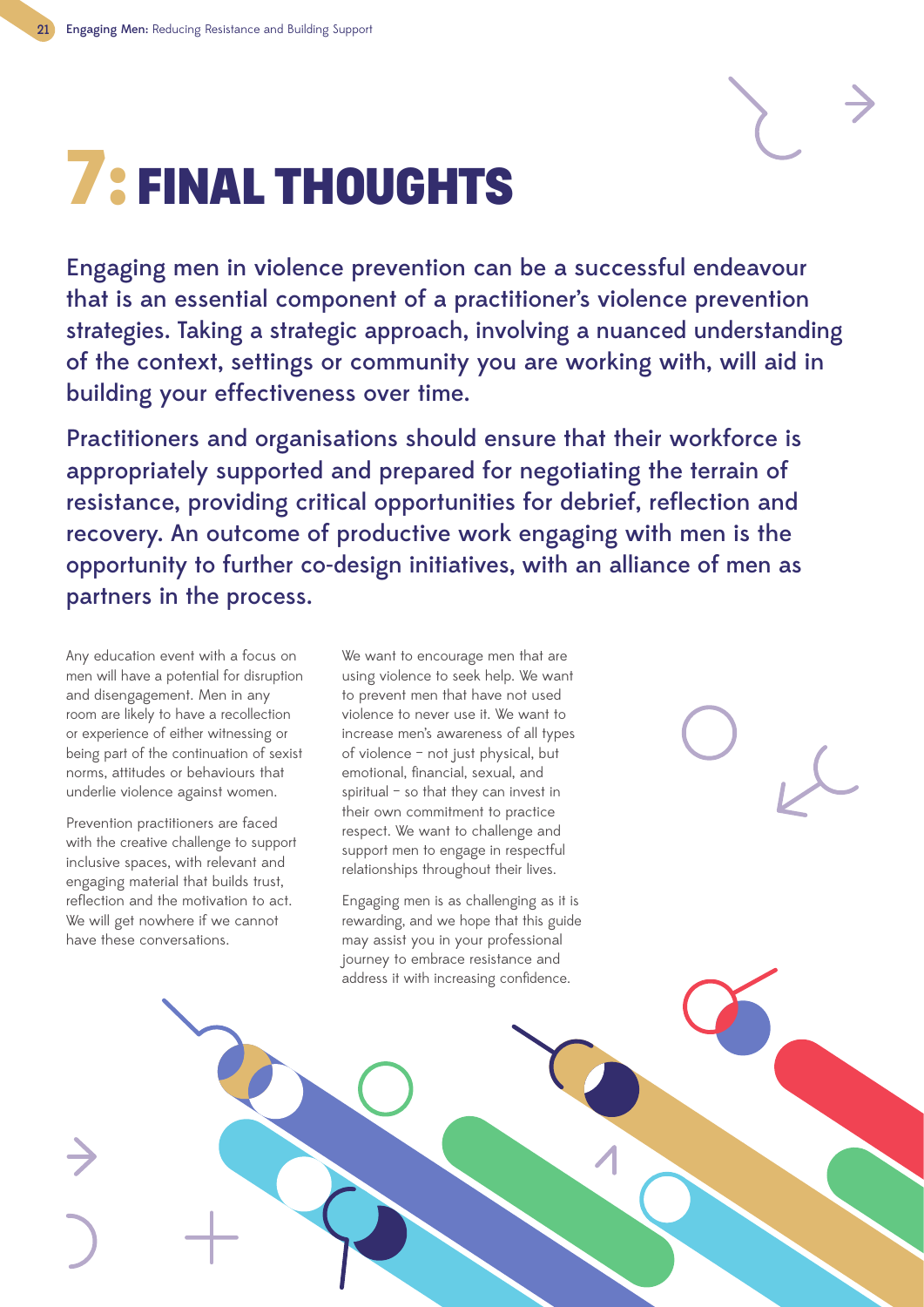# 8: RESOURCES



## **Guidance in engaging men**

- Flood, M. (2018). Engaging Men and Boys in Violence Prevention. Palgrave Macmillan. https://xyonline.net/content/newbook-engaging-men-and-boysviolence-prevention
- $\sum$  Our Watch. (2019). Men in Focus: unpacking masculinities and engaging men in the prevention of violence against women. Melbourne: Our Watch. https://www.ourwatch.org.au/ resource/men-in-focus-unpackingmasculinities-and-engaging-menin-the-prevention-of-violenceagainst-women/
- $\geq$  VicHealth. (2019). Healthier Masculinities Framework for Gender Equality: A framework to guide health promotion action when working with men and boys. Melbourne: Victorian Health Promotion Foundation (VicHealth). https://www.vichealth.vic.gov.au/ media-and-resources/publications/ healthiermasculinities
- Wells, L., Flood, M., Boutilier, S., Goulet, S., & Dozois, E. (2020). Supporting Best Practices: Guidelines For Funding Programs that Engage and Mobilize Men and Boys in Violence Prevention. Alberta, Canada: Shift: The Project to End Domestic Violence and Alberta Council of Women's Shelters. https://preventdomesticviolence. ca/supporting-best-practicesguidelines-for-funding-programsthat-engage-and-mobilize-menboys-in-violence-prevention/

## **Self-care for PVAW practitioners**

- > Humanity and Health in Unprecedented Times: Activities for self-care, play, and community, by the Equality Institute. http://www.equalityinstitute. org/blog/2020/3/18/health-andhumanity-during-this-crisis
- Practical strategies for what you and your workplace can do to prevent and manage vicarious trauma and burnout. https://www.thelookout.org.au/ family-violence-workers/self-carefamily-violence-workers/vicarioustrauma-burnout

## **Self-care for advocates**

- $>$  A self-care guide for change-makers and peacebuilders during COVID-19: https://static1.squarespace.com/ static/5d0d32005d7640000177b27d/ t/5e9ca44339f0f40fc87 2e522/1587323971950/ Self-Care+Guide\_Changemakers+and+Peacebuilders.pdf
- Feminist ethics of mental health care for women human rights defenders, by Lepa Mladjenovic. See pp. 67-71 of the Resource Book on Women Human Rights Defenders (2005): http://olddoc.ishr.ch/hrdo/activities/ WHRD-Resource-English-press.pdf
- Politicizing Self-Care and Wellbeing in Our Activism as Women Human Rights Defenders. Article by Verónica Vidal and Susan Tolmay, AWID, 2015. https://www.awid.org/news-andanalysis/politicizing-self-care-andwellbeing-our-activism-womenhuman-rights-defenders
- > Rettig, H. (2006). The lifelong activist: How to change the world without losing your way: Lantern Books.
- Ricketts, A. (2012). The activists' handbook: a step-by-step guide to participatory democracy: Zed Books.
- > Self-Care and Self-Defense Manual for Feminist Activists. A 128-pp manual produced by the human rights and sexual rights organisation CREA: https://www.genderit.org/ sites/default/files/self-carebrochure\_0.pdf
- > Shields, K., & Somerville, P. (1994). In the tiger's mouth: An empowerment guide for social action: New Society Publishers.
- What's the point of revolution if we can't dance? A book on self-care in feminist activism (2007), Urgent Action Fund for Women's Human Rights. https://urgentactionfund. org/wp-content/uploads/ downloads/2012/06/WTPR-Final-Book.pdf

## **Anti-feminist backlash**

- Community Toolbox, Chapter 35: Responding to Counterattacks: https://ctb.ku.edu/en/table-ofcontents/advocacy/respond-tocounterattacks
- Academic papers on men's rights and fathers' rights groups and networks: https://xyonline.net/content/ mens-rights-and-mras-mensrights-activists-academic-critiques
- Media and accessible commentary on men's rights: http://xyonline.net/content/ mens-rights-collection-accessiblecritiques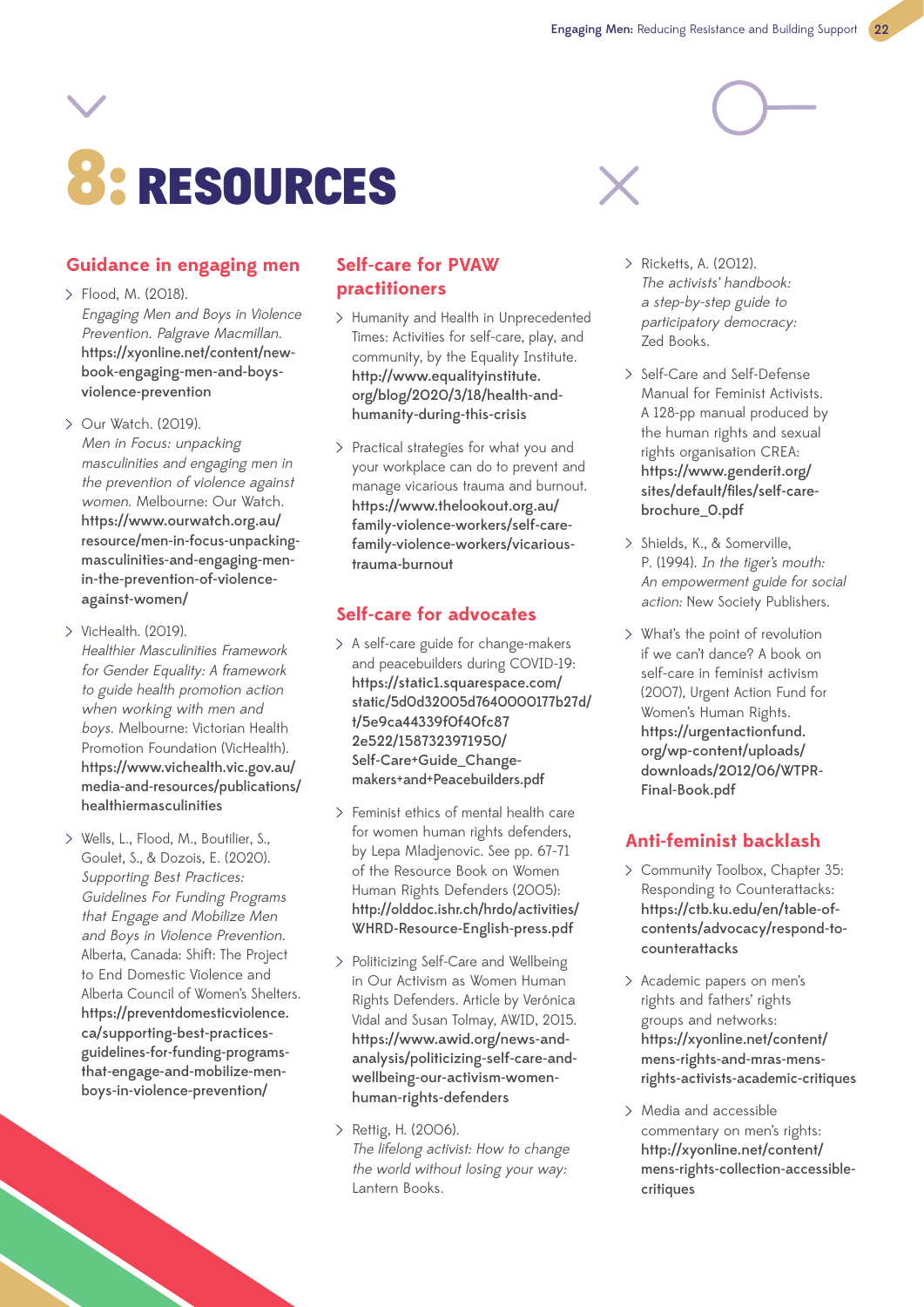## REFERENCES

- (1) M. Flood, M. Dragiewicz, and B. Pease, Resistance and Backlash to Gender Equality: An evidence review. Crime, Justice and Social Democracy Research Centre, Queensland University of Technology (QUT), Brisbane, 2018.
- (2) VicHealth, (En)countering resistance: Strategies to respond to resistance to gender equality initiatives. Victorian Health Promotion Foundation (VicHealth), Melbourne, 2018.
- (3) M. Flood, M. Dragiewicz, and B. Pease, "Resistance and backlash to gender equality," Pease, B. & Flood, M. G. 2008, 'Rethinking the significance of 'attitudes' in challenging men's violence against women', Australian Journal of Social Issues, vol. 43, no. 4, pp. 547-562., 2020.
- (4) M. Flood, "Changing men: Best practice in sexual violence education," Women Against Violence: an Australian feminist journal, vol. 18, pp. 26-36, 2005-2006.
- (5) M. Flood, Engaging Men and Boys in Violence Prevention: Palgrave Macmillan, 2018.
- (6) S. L. Dworkin, S. Treves-Kagan, and S. A. Lippman, "Gendertransformative interventions to reduce HIV risks and violence with heterosexually-active men: a review of the global evidence," AIDS and Behavior, vol. 17, pp. 2845-2863, 2013.
- (7) L. M. Graham, V. Embry, B.-R. Young, R. J. Macy, K. E. Moracco, H. L. M. Reyes, et al., "Evaluations of prevention programs for sexual, dating, and intimate partner violence for boys and men: a systematic review," Trauma, Violence, & Abuse, p. 1524838019851158, 2019.
- (8) C. Ricardo, M. Eads, and G. T. Barker, Engaging boys and young men in the prevention of sexual violence: a systematic and global review of evaluated interventions. Sexual Violence Research Initiative, Pretoria, South Africa, 2011.
- (9) VicHealth, Healthier Masculinities Framework for Gender Equality: A framework to guide health promotion action when working with men and boys. Victorian Health Promotion Foundation (VicHealth), Melbourne, 2019.
- (10) Our Watch, Men in Focus: unpacking masculinities and engaging men in the prevention of violence against women. Our Watch, Melbourne, 2019.
- (11) L. Wells, M. Flood, S. Boutilier, S. Goulet, and E. Dozois, Supporting Best Practices: Guidelines For Funding Programs that Engage and Mobilize Men and Boys in Violence Prevention. Shift: The Project to End Domestic Violence and Alberta Council of Women's Shelters, Alberta, Canada, 2020.
- (12) ANROWS, K. Webster, K. Diemer, N. Honey, S. Mannix, J. Mickle, et al., Australians' attitudes to violence against women and gender equality. Findings from the 2017 National Community Attitudes towards Violence against Women Survey (NCAS). ANROWS, Sydney, 2018.
- (13) Australian Bureau of Statistics, Personal Safety Survey, Australia, 2016. Australian Bureau of Statistics, Canberra, 2017.
- (14) VicHealth, Framing Masculinity Message Guide. Victorian Health Promotion Foundation (VicHealth), Melbourne, 2020.
- (15) M. Flood, "Men and# Metoo: Mapping Men's responses to anti-violence advocacy," in # MeToo and the Politics of Social Change, ed: Springer, 2019, pp. 285-300.
- (16) A. Taket, "Human rights, social justice and public health," in Public Health: Local and Global Perspectives, P. Liamputtong, Ed., ed, 2019, pp. 178-196.
- (17) M. W. Sallee and F. Harris III, "Gender performance in qualitative studies of masculinities," Qualitative Research, vol. 11, pp. 409-429, 2011.
- (18) J. Swain, "The resources and strategies that 10-11-year-old boys use to construct masculinities in the school setting," British Educational Research Journal, vol. 30, p. 167, Feb 2004 2004.
- (19) M. Flood and D. A. Ertel, "Concluding critical commentary: Men's experiences as agents of feminist change," in Masculine Power and Gender Equality: Masculinities as Change Agents, R. Luyt and K. Starck, Eds., ed: Springer, 2020, pp. 181-199.
- (20) C. Froyum, "Gender and Emotion Management," in Handbook of the Sociology of Gender, B. J. Risman, C. M. Froyum, and W. J. Scarborough, Eds., ed: Springer, 2018, pp. 417-429.
- (21) DVRCV and DV Vic. (2019). The Lookout: Vicarious trauma & burnout. Available: https://www.thelookout.org.au/ family-violence-workers/selfcare-family-violence-workers/ vicarious-trauma-burnout
- (22) M. Flood, "Backlash: angry men's movements," in The Battle and Backlash Rage On: Why Feminism Cannot Be Obsolete S. E. Rossi, Ed., ed Philidelphia: PA: Xlibris Press, 2004, pp. 261-278.
- (23) M. Salter, "Men's Rights or Men's Needs? Anti-Feminism in Australian Men's Health Promotion," Canadian Journal of Women and the Law, vol. 28, pp. 69-90, 2016.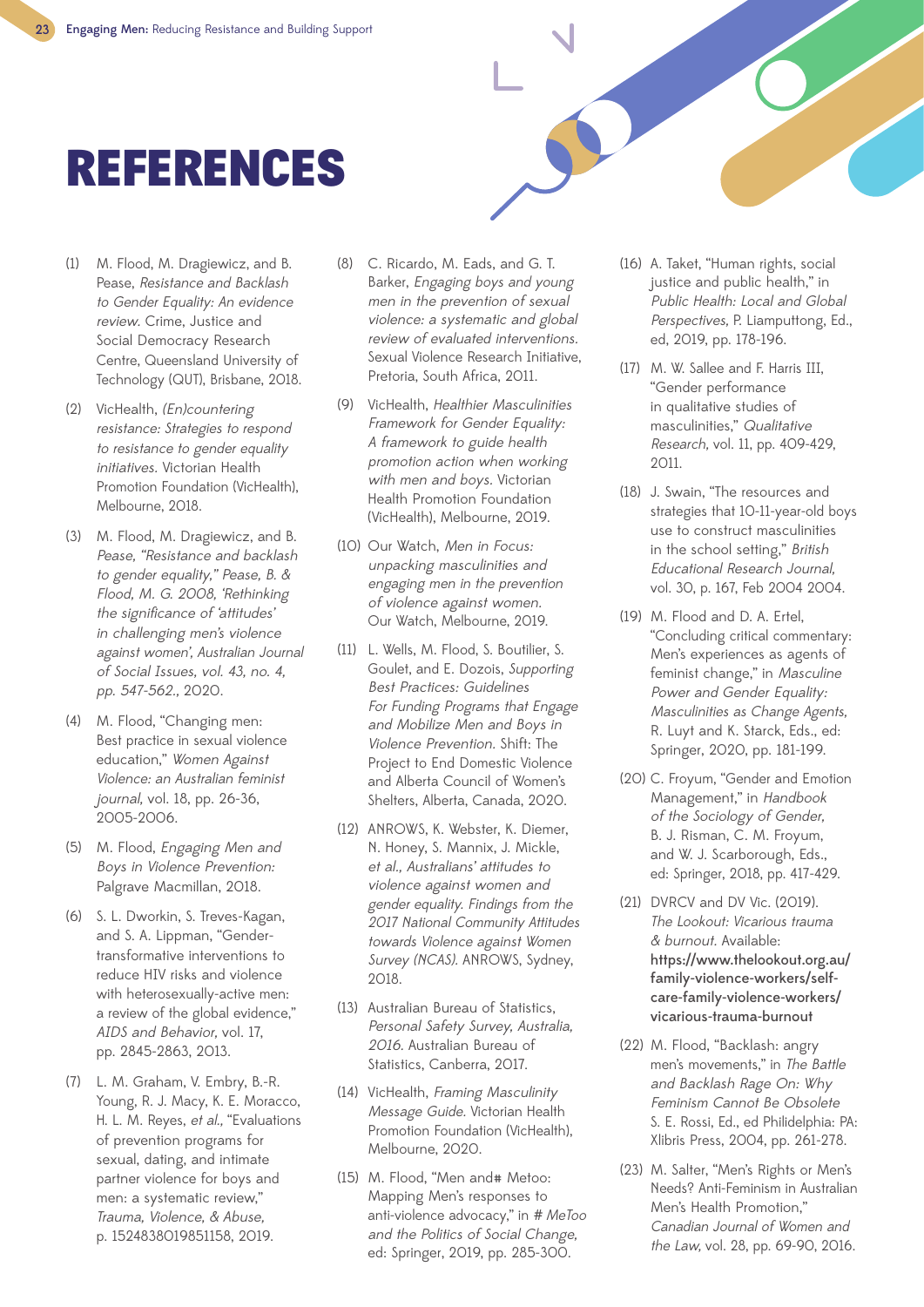- (24) A. Godenzi, "Style or substance: men's response to feminist challenge," Men and Masculinities, vol. 1, pp. 385-392, 1999.
- (25) M. Flood, "Men and Gender Equality," in Engaging Men in Building Gender Equality. Ed M. Flood, with R. Howson, Cambridge Scholars Press, pp., M. Flood and R. Howson, Eds., ed Newcastle upon Tyne, UK: Cambridge Scholars Press, 2015, pp. 1-31.
- (26) M. Evans, V. Haussegger, M. Halupka, and P. Rowe, From Girls to Men: social attitudes to gender equality issues in Australia. 50/50 by 2030 Foundation, University of Canberra, Canberra, 2018.
- (27) R. P. Jones, D. Cox, M. Fisch-Friedman, and A. Vandermaas-Peeler, Diversity, Division, Discrimination: The State of Young America. PRRI (Public Religion Research Institute) and MTV, Washington, DC, 2018.
- (28) A. Harris, N. Honey, K. Webster, K. Diemer, and V. Politoff, Young Australians' attitudes to violence against women: Findings from the 2013 National Community Attitudes towards Violence Against Women Survey for respondents 16–24 years. Victorian Health Promotion Foundation (VicHealth), Melbourne, 2015.
- (29) M. Flood, Masculinities and Health: Attitudes towards men and masculinities in Australia. Victorian Health Promotion Foundation (VicHealth), Melbourne, 2020.
- (30) T. L. Davis and R. Wagner, "Increasing men's development of social justice attitudes and actions," New Directions for Student Services, vol. 110, pp. 29-41, 2005.
- (31) M. S. Kimmel, Angry White Men: American masculinity at the end of an era. New York: Nation Books, 2013.
- (32) C. A. Pfeffer, C. L. Rogalin, and C. A. Gee, "Masculinities Through a Cross-Disciplinary Lens: Lessons from Sociology and Psychology," Sociology Compass, vol. 10, pp. 652-672, 2016.
- (33) R. Willer, C. L. Rogalin, B. Conlon, and M. T. Wojnowicz, "Overdoing Gender: A Test of the Masculine Overcompensation Thesis," American Journal of Sociology, vol. 118, pp. 980-1022, 2013.
- (34) Our Watch, ANROWS, and VicHealth, Change the story: A shared framework for the primary prevention of violence against women and their children in Australia. Our Watch, Melbourne, 2015.
- (35) L. Newman, F. Baum, S. Javanparast, K. O'Rourke, and L. Carlon, "Addressing social determinants of health inequities through settings: a rapid review," Health promotion international, vol. 30, pp. ii126-ii143, 2015.
- (36) Australian Partnership Prevention Centre, What is systems thinking and how does it apply to prevention in TAPCC? Systems Science and Implementation Capacity, Australian Partnership Prevention Centre, 2014.
- (37) D. Cooperrider. (n.d.). What is Appreciative Inquiry? Available: https://www.davidcooperrider. com/ai-process/
- (38) ANROWS, Addressing resistance to domestic and family responses in CALD communities. ANROWS, Sydney, 2020.
- (39) M. Koleth, N. Serova, and B. K. Trojanowska, Prevention of violence against women and safer pathways to services for migrant and refugee communities: Ten research insights from the Culturally and Linguistically Diverse Projects with Action Research (CALD PAR) initiative. ANROWS, Sydney, 2020.
- (40) D. Chrobot-Mason, R. Hays-Thomas, and H. Wishik, "Understanding and defusing resistance to diversity training and learning," in Diversity Resistance in Organizations, K. M. Thomas, Ed., ed New York: Lawrence Earlbaum Associates, 2008, pp. 23-54.
- (41) D. J. Goodman, Promoting Diversity and Social Justice: Educating people from privileged groups. Thousand Oaks, CA: Sage, 2001.
- (42) INAR Project, "I'm not a racist, but…" Planning and delivering anti-racist training Handbook for trainers. Erasmus (INAR Project), Reykjavik, Iceland, 2018.
- (43) L. M. Steele and J. A. Vandello, "When training backfires and what can be done about it," Industrial and Organizational Psychology, vol. 12, pp. 30-33, 2019.
- (44) Women's Health West, Speaking publicly about preventing men's violence against women: Curly questions and language considerations. Women's Health West, Melbourne, 2015.
- (45) H. Rettig, The lifelong activist: How to change the world without losing your way: Lantern Books, 2006.
- (46) K. Shields and P. Somerville, In the tiger's mouth: An empowerment guide for social action: New Society Publishers, 1994.
- (47) A. Ricketts, The activists' handbook: a step-by-step guide to participatory democracy: Zed Books, 2012.
- (48) Safe Work Australia. (2020). Law and regulation. Available: https://www.safeworkaustralia. gov.au/law-and-regulation